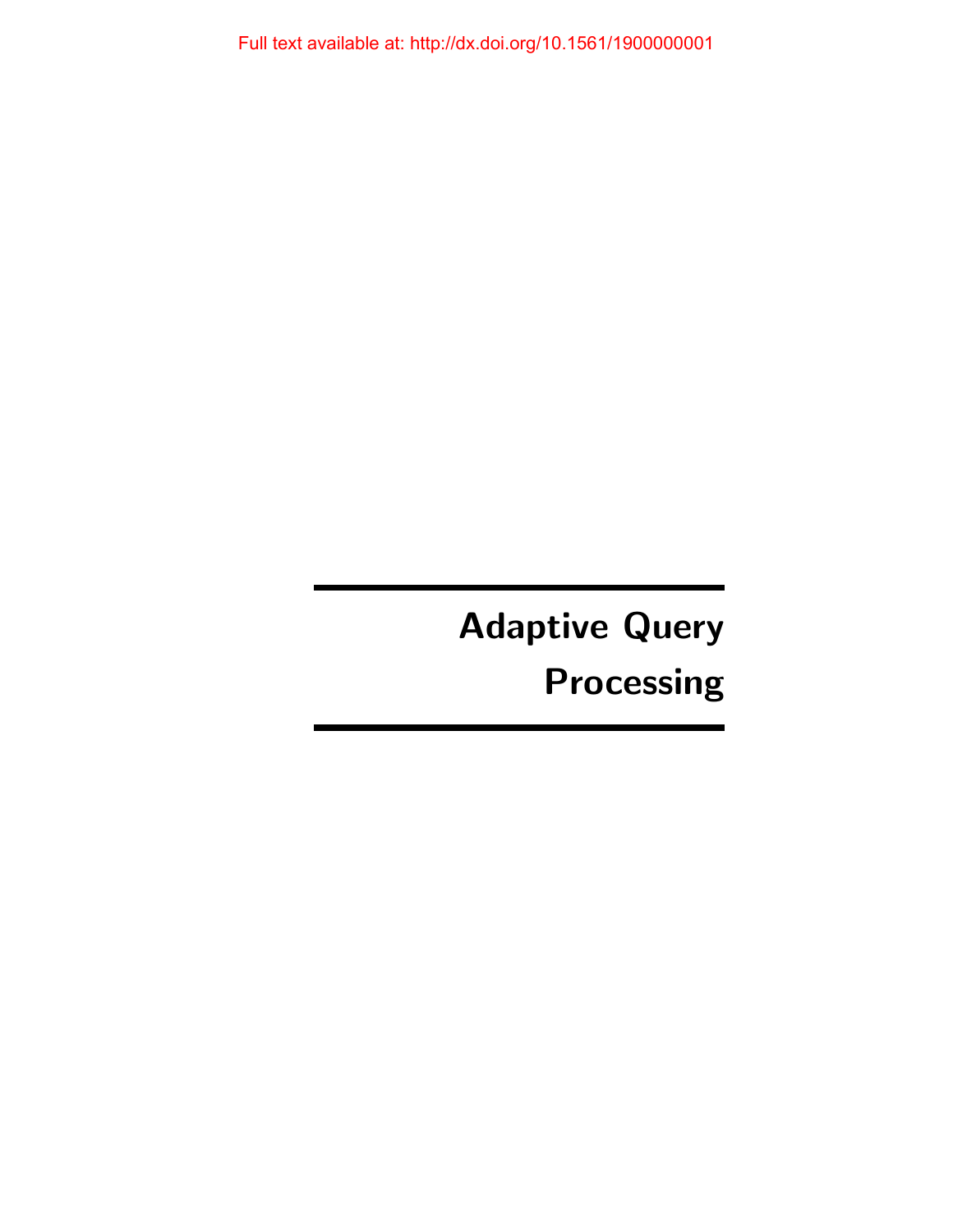# Adaptive Query Processing

### Amol Deshpande

University of Maryland USA amol@cs.umd.edu

### Zachary Ives

University of Pennsylvania USA zives@cis.upenn.edu

### Vijayshankar Raman

IBM Almaden USA ravijay@us.ibm.com



the essence of knowledge

Boston – Delft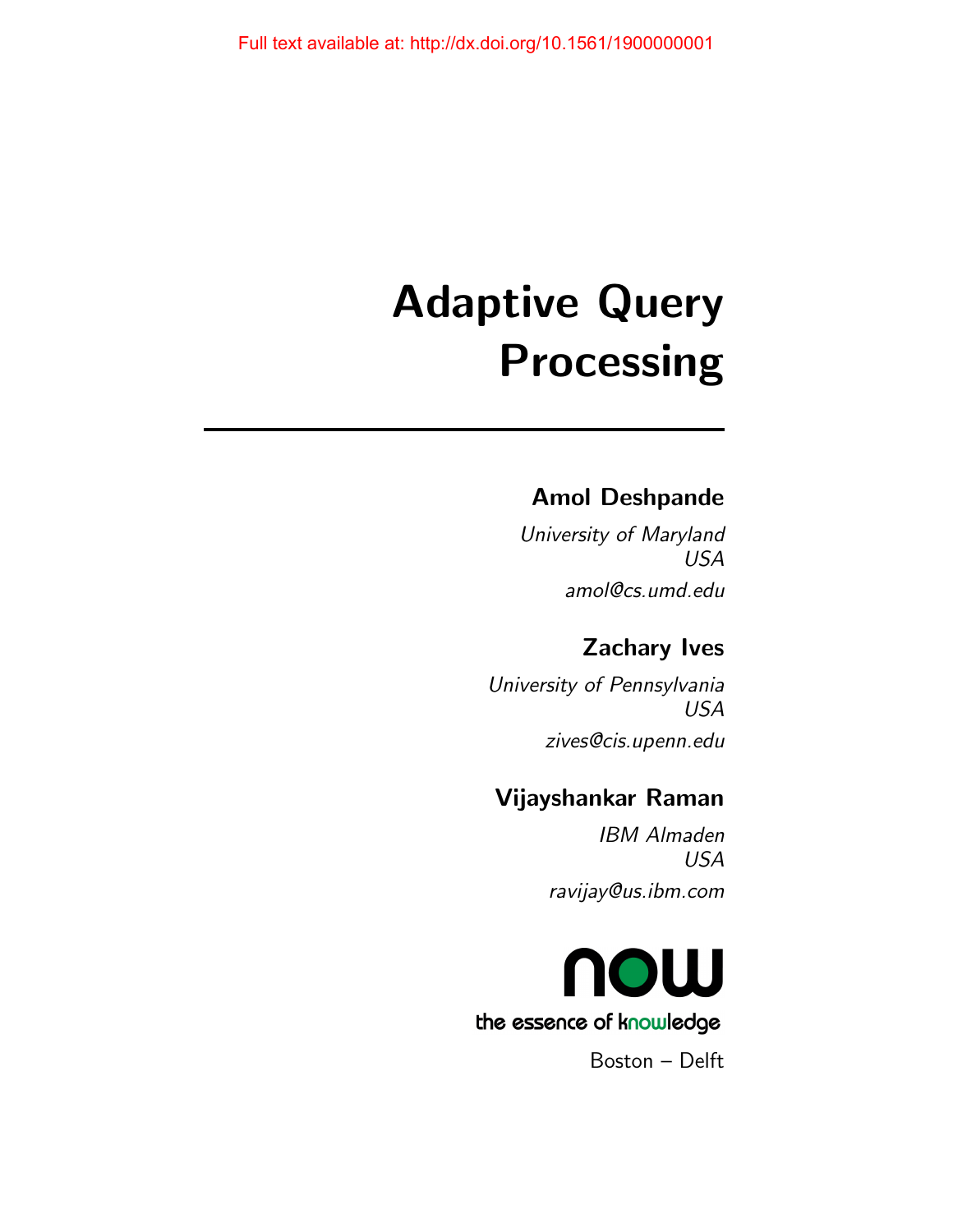### Foundations and Trends<sup>®</sup> in **Databases**

Published, sold and distributed by: now Publishers Inc. PO Box 1024 Hanover, MA 02339 USA Tel. +1-781-985-4510 www.nowpublishers.com sales@nowpublishers.com

Outside North America: now Publishers Inc. PO Box 179 2600 AD Delft The Netherlands Tel. +31-6-51115274

The preferred citation for this publication is A. Deshpande, Z. Ives and V. Raman, Adaptive Query Processing, Foundation and Trends<sup> $\mathcal{B}$ </sup> in Databases, vol 1, no 1, pp 1–140, 2007

ISBN: 978-1-60198-034-2 c 2007 A. Deshpande, Z. Ives and V. Raman

All rights reserved. No part of this publication may be reproduced, stored in a retrieval system, or transmitted in any form or by any means, mechanical, photocopying, recording or otherwise, without prior written permission of the publishers.

Photocopying. In the USA: This journal is registered at the Copyright Clearance Center, Inc., 222 Rosewood Drive, Danvers, MA 01923. Authorization to photocopy items for internal or personal use, or the internal or personal use of specific clients, is granted by now Publishers Inc for users registered with the Copyright Clearance Center (CCC). The 'services' for users can be found on the internet at: www.copyright.com

For those organizations that have been granted a photocopy license, a separate system of payment has been arranged. Authorization does not extend to other kinds of copying, such as that for general distribution, for advertising or promotional purposes, for creating new collective works, or for resale. In the rest of the world: Permission to photocopy must be obtained from the copyright owner. Please apply to now Publishers Inc., PO Box 1024, Hanover, MA 02339, USA; Tel. +1-781-871-0245; www.nowpublishers.com; sales@nowpublishers.com

now Publishers Inc. has an exclusive license to publish this material worldwide. Permission to use this content must be obtained from the copyright license holder. Please apply to now Publishers, PO Box 179, 2600 AD Delft, The Netherlands, www.nowpublishers.com; e-mail: sales@nowpublishers.com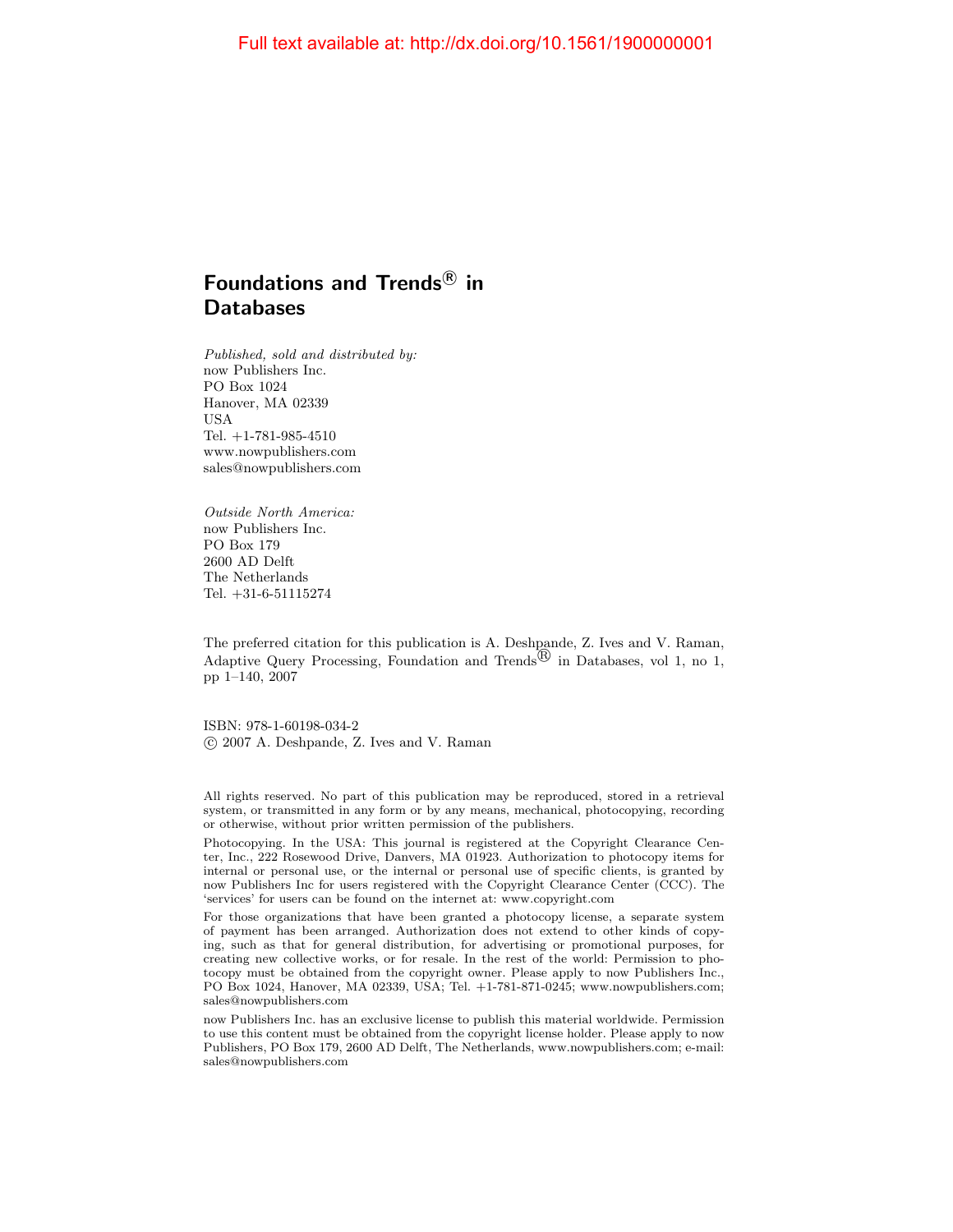### Foundations and Trends<sup>®</sup> in **Databases** Volume 1 Issue 1, 2007

Editorial Board

#### Editor-in-Chief: Joseph M. Hellerstein

Computer Science Division University of California, Berkeley Berkeley, CA USA hellerstein@cs.berkeley.edu

#### Editors

Surajit Chaudhuri (Microsoft Research) Ronald Fagin (IBM Research) Minos Garofalakis (Intel Research) Johannes Gehrke (Cornell University) Alon Halevy (Google) Jeffrey Naughton (University of Wisconsin) Jignesh Patel (University of Michigan) Raghu Ramakrishnan (Yahoo! Research)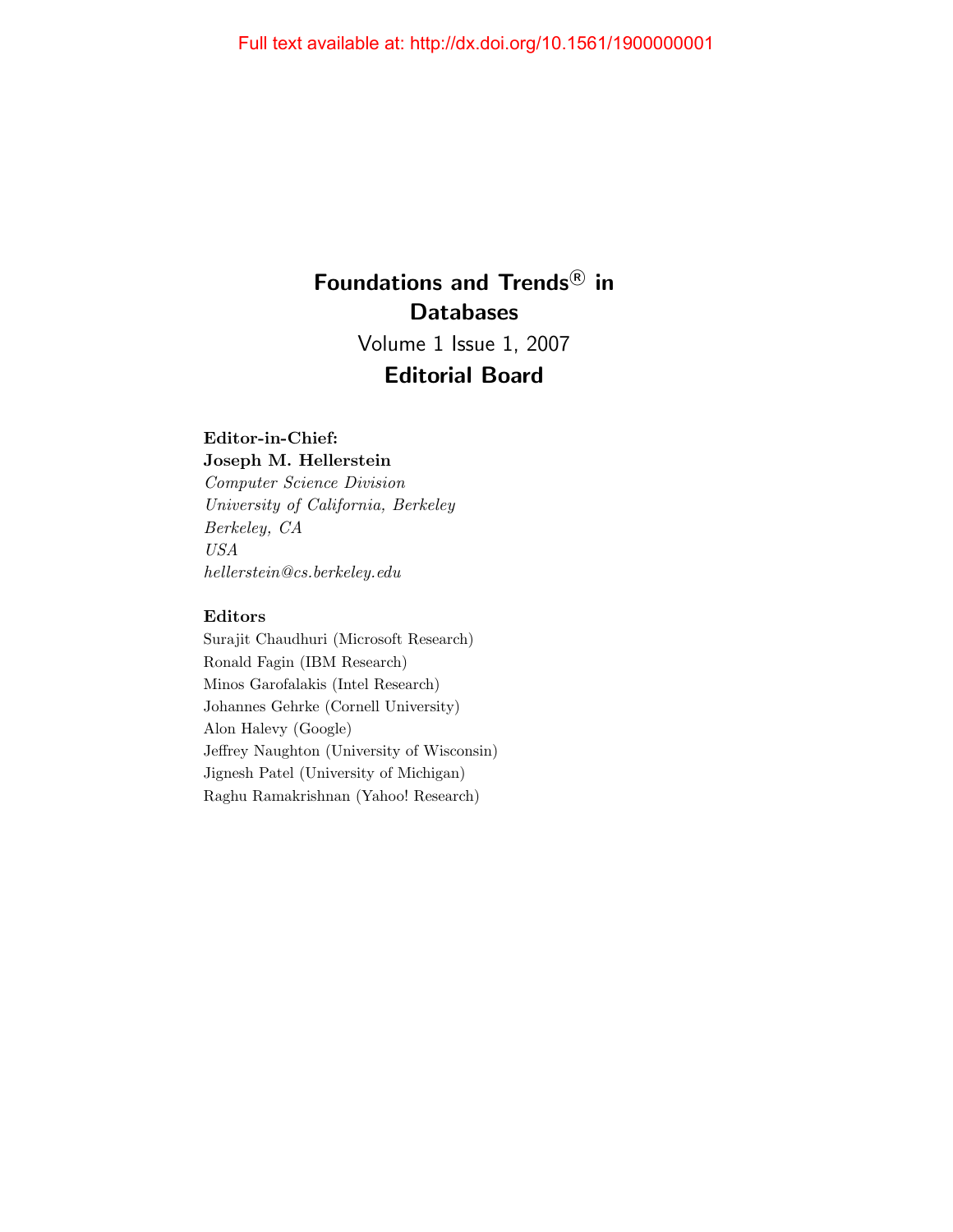### Editorial Scope

Foundations and Trends<sup>®</sup> in Databases covers a breadth of topics relating to the management of large volumes of data. The journal targets the full scope of issues in data management, from theoretical foundations, to languages and modeling, to algorithms, system architecture, and applications. The list of topics below illustrates some of the intended coverage, though it is by no means exhaustive:

- Data Models and Query Languages
- Query Processing and Optimization
- Storage, Access Methods, and Indexing
- Transaction Management, Concurrency Control and Recovery
- Deductive Databases
- Parallel and Distributed Database **Systems**
- Database Design and Tuning
- Metadata Management
- Object Management
- Trigger Processing and Active Databases
- Data Mining and OLAP
- Approximate and Interactive Query Processing
- Data Warehousing
- Adaptive Query Processing
- Data Stream Management
- Search and Query Integration
- XML and Semi-Structured Data
- Web Services and Middleware
- Data Integration and Exchange
- Private and Secure Data Management
- Peer-to-Peer, Sensornet and Mobile Data Management
- Scientific and Spatial Data Management
- Data Brokering and Publish/Subscribe
- Data Cleaning and Information Extraction
- Probabilistic Data Management

#### Information for Librarians

Foundations and Trends<sup>®</sup> in Databases, 2007, Volume 1, 4 issues. ISSN paper version 1931-7883. ISSN online version 1931-7891. Also available as a combined paper and online subscription.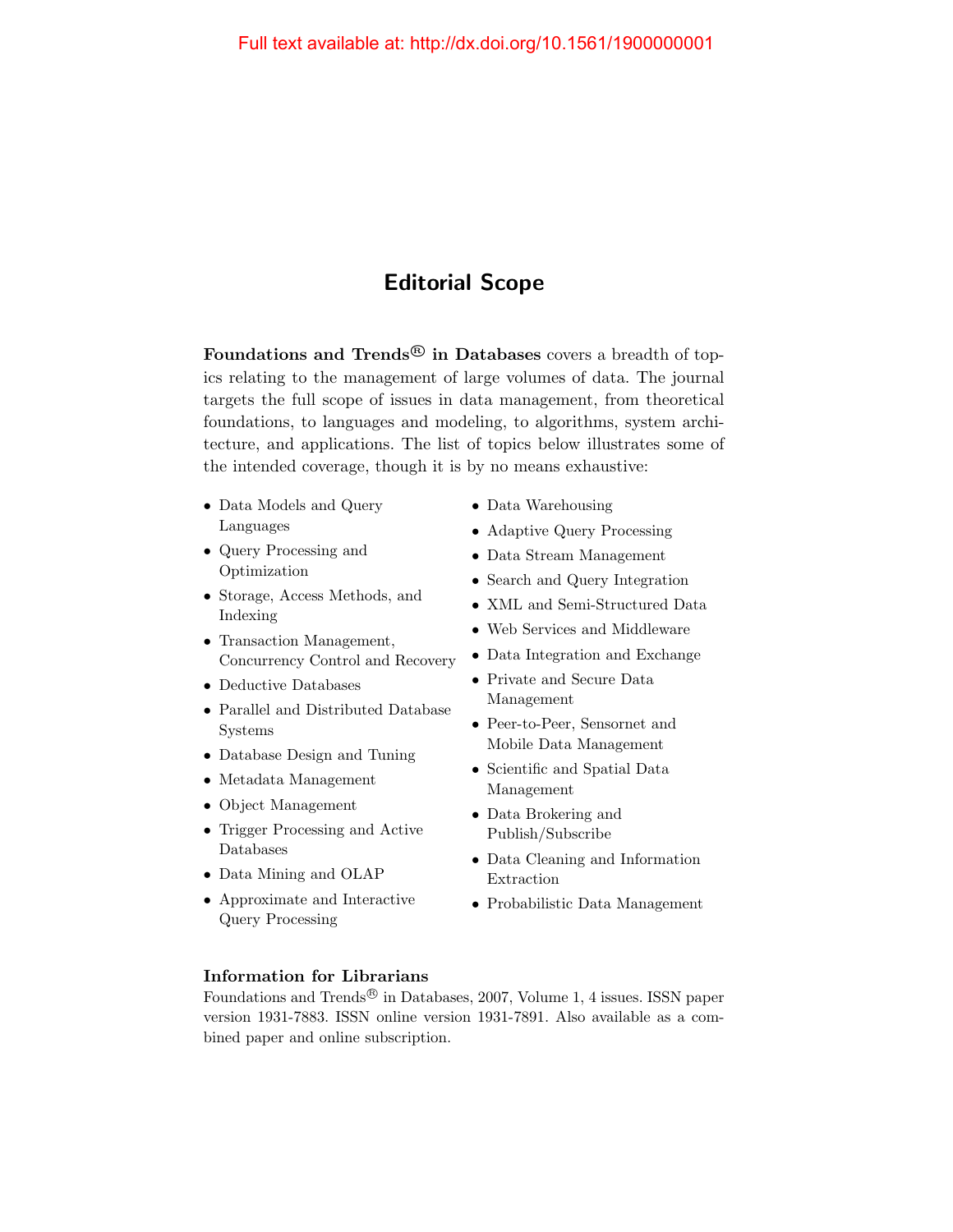Foundations and Trends<sup>®</sup> in Databases Vol. 1, No. 1 (2007) 1–140 c 2007 A. Deshpande, Z. Ives and V. Raman DOI: 10.1561/1900000001



### Adaptive Query Processing

### Amol Deshpande<sup>1</sup>, Zachary Ives<sup>2</sup> and Vijayshankar Raman<sup>3</sup>

- <sup>1</sup> University of Maryland, USA, amol@cs.umd.edu
- <sup>2</sup> University of Pennsylvania, USA, zives@cis.upenn.edu
- 3 IBM Almaden, USA, ravijay@us.ibm.com

#### Abstract

As the data management field has diversified to consider settings in which queries are increasingly complex, statistics are less available, or data is stored remotely, there has been an acknowledgment that the traditional optimize-then-execute paradigm is insufficient. This has led to a plethora of new techniques, generally placed under the common banner of adaptive query processing, that focus on using runtime feedback to modify query processing in a way that provides better response time or more efficient CPU utilization.

In this survey paper, we identify many of the common issues, themes, and approaches that pervade this work, and the settings in which each piece of work is most appropriate. Our goal with this paper is to be a "value-add" over the existing papers on the material, providing not only a brief overview of each technique, but also a basic framework for understanding the field of adaptive query processing in general. We focus primarily on *intra-query* adaptivity of long-running, but not full-fledged streaming, queries. We conclude with a discussion of open research problems that are of high importance.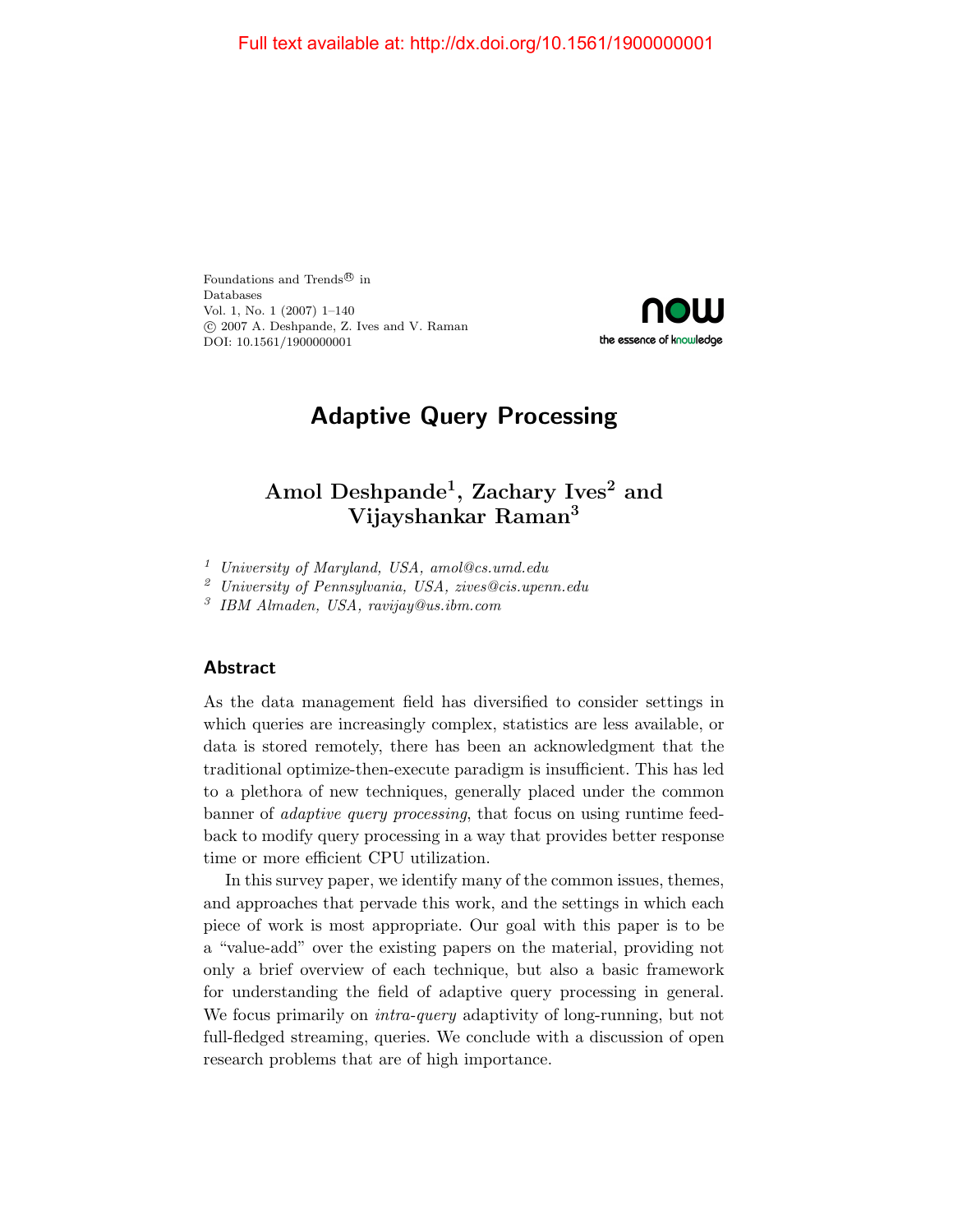### **Contents**

| 1                                                    | Introduction                                    | 1              |
|------------------------------------------------------|-------------------------------------------------|----------------|
| 1.1                                                  | Query Processing in Relational Database Systems | 3              |
| 1.2                                                  | Motivations for AQP                             | $\overline{5}$ |
| 1.3                                                  | Road Map                                        | 8              |
| 1.4                                                  | Related Work                                    | 8              |
| $\bf{2}$                                             | <b>Background: Conventional Optimization</b>    |                |
|                                                      | Techniques                                      | 9              |
| 2.1                                                  | Query Optimization                              | 9              |
| $2.2\,$                                              | Choosing an Effective Plan                      | 20             |
| 2.3                                                  | Summary                                         | 24             |
| <b>Foundations of Adaptive Query Processing</b><br>3 |                                                 | $27\,$         |
| 3.1                                                  | New Operators                                   | 28             |
| 3.2                                                  | Adaptivity Loop                                 | 35             |
| 3.3                                                  | Post-mortem Analysis of Adaptive Techniques     | 40             |
| 3.4                                                  | Adaptivity Loop and Post-mortem in Some         |                |
|                                                      | Example Systems                                 | 42             |
| $3.5\,$                                              | Scope of the Remainder of the Survey            | 45             |
| $\bf{4}$                                             | <b>Adaptive Selection Ordering</b>              | 47             |
| 4.1                                                  | Adaptive Greedy                                 | 48             |
| 4.2                                                  | Adaptation using Eddies                         | 52             |
| 4.3                                                  | Parallel and Distributed Scenarios              | 57             |
| 4.4                                                  | Summary                                         | 58             |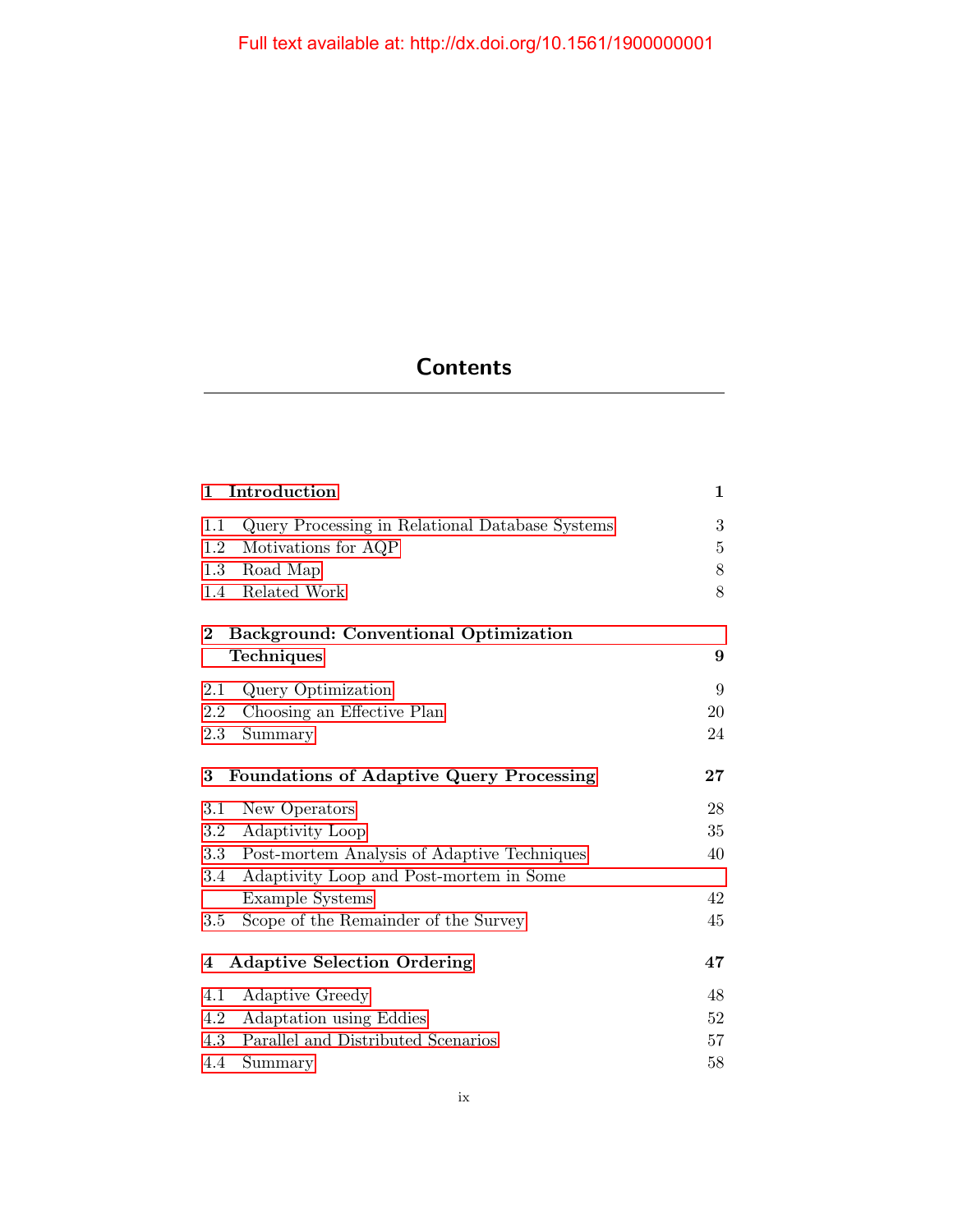| 5                                                                                       | <b>Adaptive Join Processing: Overview</b>     | 61  |  |
|-----------------------------------------------------------------------------------------|-----------------------------------------------|-----|--|
| <b>Adaptive Join Processing: History-Independent</b><br>6<br><b>Pipelined Execution</b> |                                               | 65  |  |
| 6.1                                                                                     | Pipelined Plans with a Single Driver Relation | 65  |  |
| 6.2                                                                                     | Pipelined Plans with Multiple Drivers         | 70  |  |
| 6.3                                                                                     | Adaptive Caching (A-Caching)                  | 79  |  |
| 6.4                                                                                     | Summary                                       | 82  |  |
| <b>Adaptive Join Processing: History-Dependent</b><br>$\overline{7}$                    |                                               |     |  |
|                                                                                         | <b>Pipelined Execution</b>                    | 85  |  |
| 7.1                                                                                     | Corrective Query Processing                   | 86  |  |
| 7.2                                                                                     | Eddies with Binary Join Operators             | 93  |  |
| 7.3                                                                                     | Eddies with STAIRs                            | 101 |  |
| 7.4                                                                                     | Dynamic Plan Migration in CAPE                | 106 |  |
| 7.5                                                                                     | Summary                                       | 107 |  |
| <b>Adaptive Join Processing: Non-pipelined Execution</b><br>109<br>8                    |                                               |     |  |
| 8.1                                                                                     | Plan Staging                                  | 110 |  |
| 8.2                                                                                     | Mid-Query Reoptimization                      | 111 |  |
| 8.3                                                                                     | Query Scrambling                              | 120 |  |
| 8.4                                                                                     | Summary and Post-mortem Analysis              | 121 |  |
| <b>Summary and Open Questions</b><br>9                                                  |                                               | 125 |  |
| 9.1                                                                                     | Trade-Offs and Constraints                    | 125 |  |
| 9.2                                                                                     | Adaptive Mechanisms                           | 129 |  |
| 9.3                                                                                     | Conclusions and Challenge Problems            | 130 |  |
| Acknowledgments                                                                         |                                               | 135 |  |
| References                                                                              |                                               | 137 |  |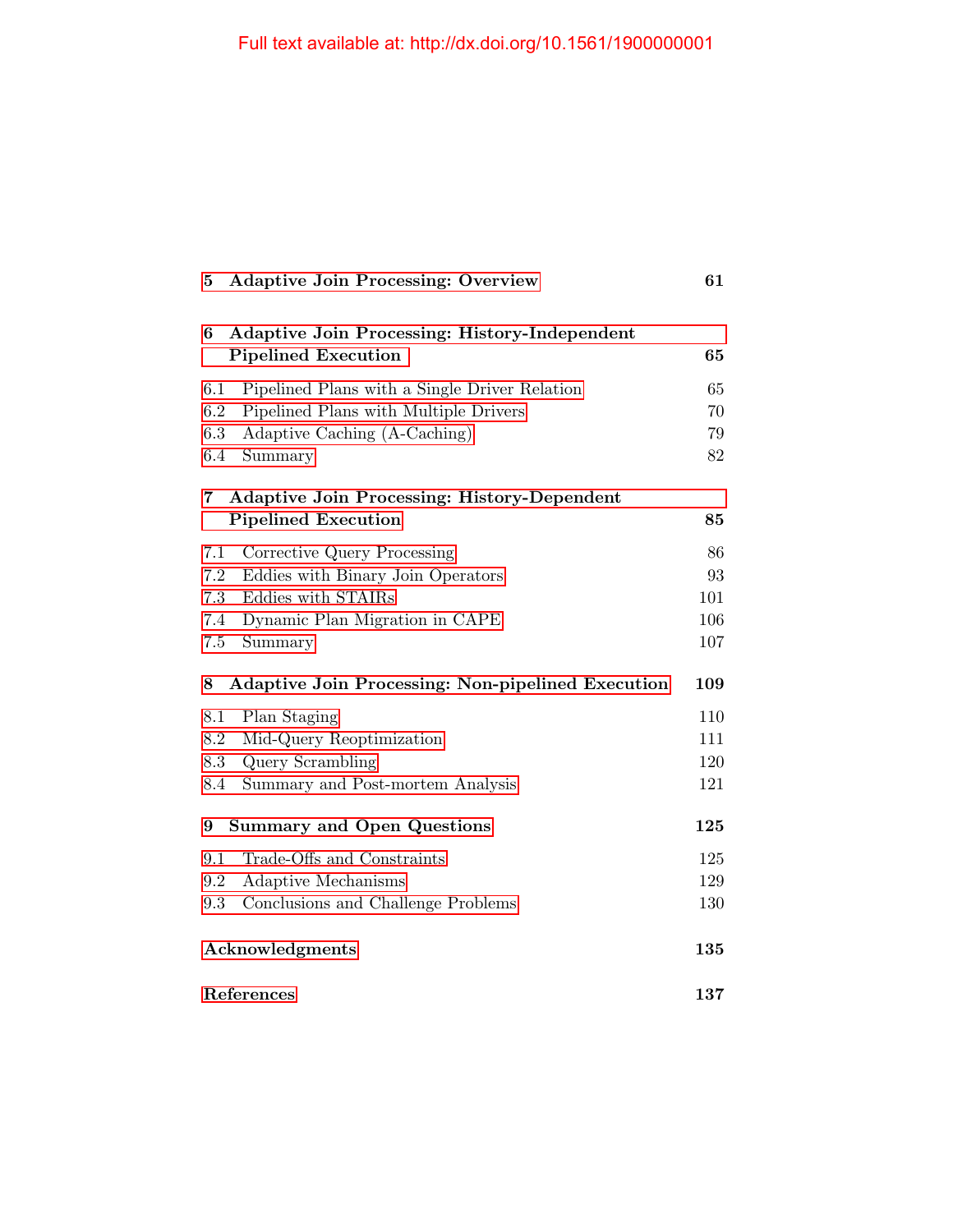## 1

### <span id="page-8-0"></span>Introduction

One of the fundamental breakthroughs of Codd's relational data model [\[33\]](#page-19-0) was the identification of how to take a declarative, logicbased formulation of a query and convert it into an algebraic query evaluation tree. As described in every database textbook, this enabled physical data independence and promised many benefits: the database administrator and the DBMS optimizer became free to choose among many different storage formats and execution plans to answer a declarative query. The challenge, since then, has been how to deliver on these promises — regardless of where or how the data is laid out, how complex the query is, and how unpredictable the operating environment is.

This challenge has spurred 30 years of query processing research. Cost-based query optimization, pioneered by Selinger et al. [\[102\]](#page-24-0) in System R and refined by generations of database researchers and developers, has been tremendously effective in addressing the needs of relational DBMS query processing: one can get excellent performance for queries over data with few correlations, executed in a relatively stable environment, given sufficient statistical information.

However, when even one of these characteristics is not present, the System R-style optimize-then-execute model begins to break down: as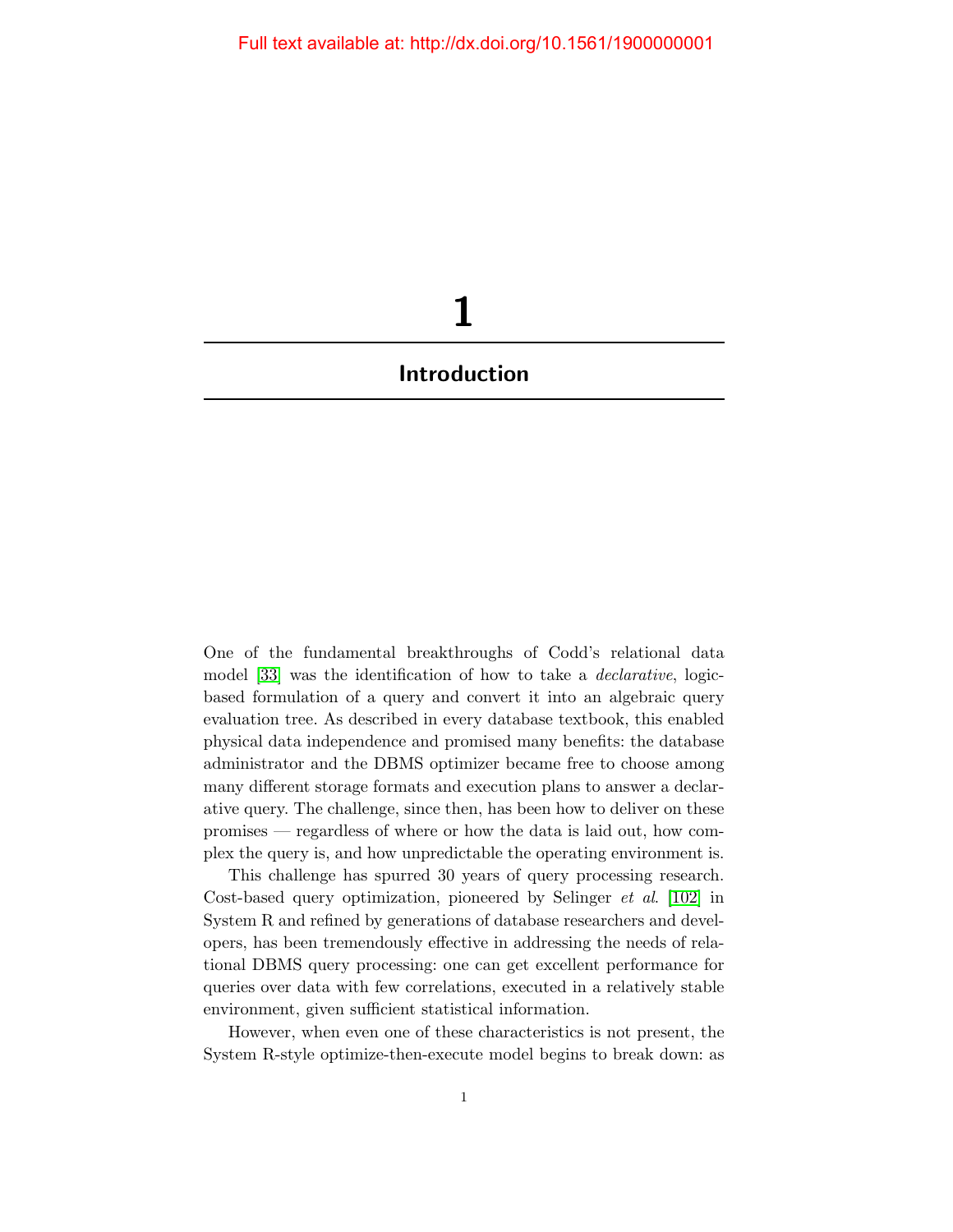#### 2 Introduction

noted in [\[69\]](#page-21-0), optimizer error begins to build up at a rate exponential in the size of the query. As the database field has broadened to consider more general *data management*, including querying autonomous remote data sources, supporting continuous queries over data streams, encoding and retrieving XML data, supporting OLAP and data mining operations, and combining text search with structured query capabilities, the weaknesses of the traditional optimization model have begun to show themselves.

In response, there has been a surge of interest in a broad array of techniques termed adaptive query processing (AQP). AQP addresses the problems of missing statistics, unexpected correlations, unpredictable costs, and dynamic data by using feedback to tune execution. It is one of the cornerstones of so-called autonomic database management systems, although it also generalizes to many other contexts, particularly at the intersection of database query processing and the Web.

The spectrum of adaptive query processing techniques has been quite broad: they may span multiple query executions or adapt within the execution of a single query; they may affect the query plan being executed or the scheduling of operations within the plan; they have been developed for improving performance of local DBMS queries (e.g., [\[75,](#page-22-0) [87,](#page-23-0) [112\]](#page-24-1)), for processing distributed and streaming data (e.g., [\[6,](#page-16-1) [72,](#page-21-1) [88,](#page-23-1) [92,](#page-23-2) [101\]](#page-24-2)), and for performing distributed query execution (e.g., [\[115\]](#page-25-0)).

This survey is an attempt to cover the fundamental issues, techniques, costs, and benefits of adaptive query processing. We begin with a broad overview of the field, identifying the dimensions of adaptive techniques. Then we focus our analysis on the spectrum of approaches available to adapt query execution at runtime — primarily in a non-streaming context. Where possible, we focus on simplifying and abstracting the key concepts of each technique, rather than reproducing the full details available in the papers; we consider generalizations of the specific published implementations. Our goal is to identify the strengths and limitations of the different techniques, demonstrate when they are most useful, and suggest possible avenues of future research.

In the rest of the section, we present a brief overview of query processing in relational database systems (Section [1.1\)](#page-10-0) and elaborate on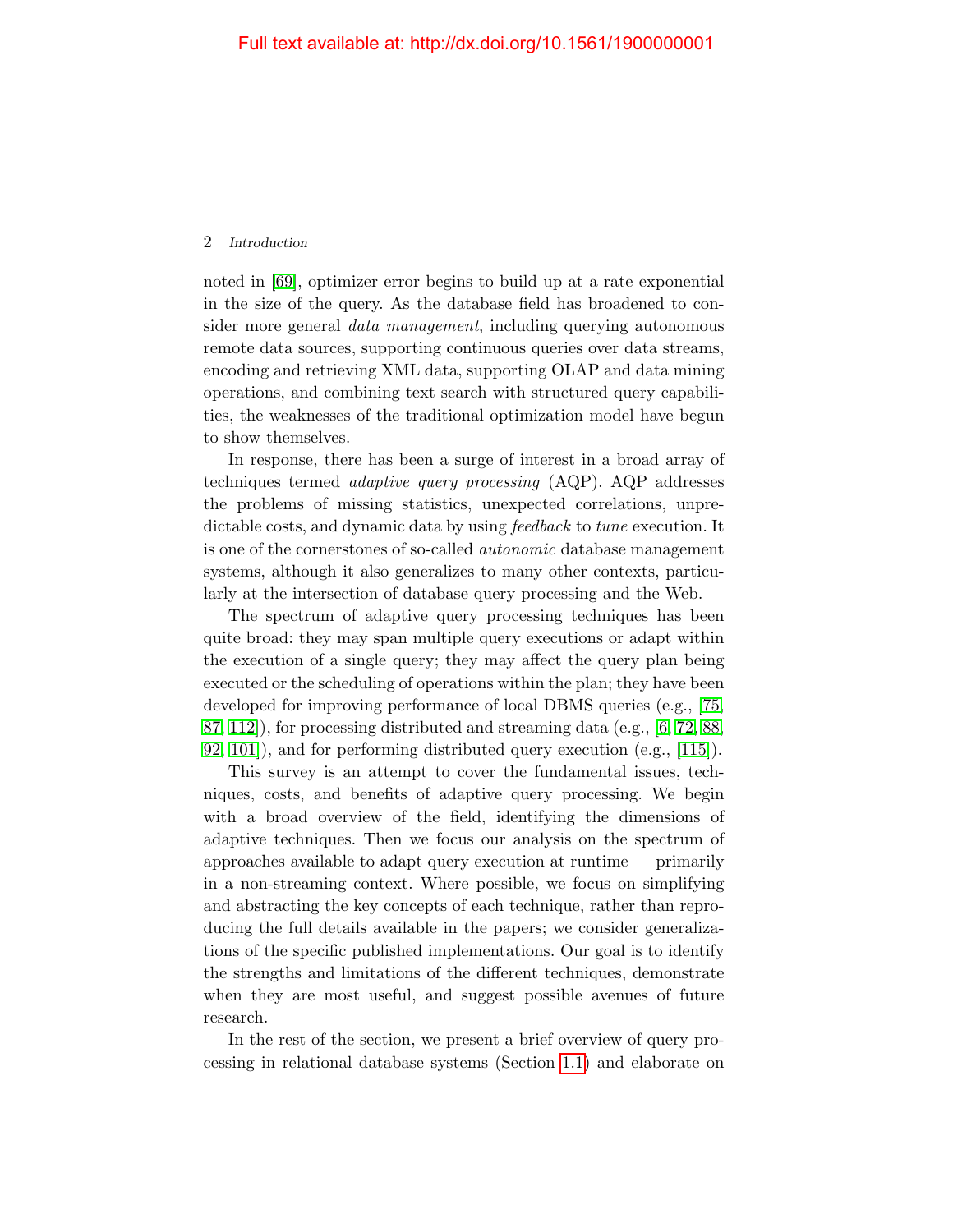1.1 Query Processing in Relational Database Systems 3

the reasons behind the push toward adaptivity (Section [1.2\)](#page-12-0); we then present a road map for the rest of the survey (Section [1.3\)](#page-15-0), and briefly discuss the related surveys of interest (Section [1.4\)](#page-15-1).

#### <span id="page-10-0"></span>1.1 Query Processing in Relational Database Systems

The conventional method of processing a query in a relational DBMS is to parse the SQL statement and produce a relational calculus-like logical representation of the query, and then to invoke the query optimizer, which generates a *query plan*. The query plan is fed into an execution engine that directly executes it, typically with little or no runtime decision-making (Figure [1.1\)](#page-10-1).

The query plan can be thought of as a tree of unary and binary relational algebra operators, where each operator is annotated with specific details about the algorithm to use (e.g., nested loops join versus hash join) and how to allocate resources (e.g., memory). In many cases the query plan also includes low-level "physical" operations like sorting, network shipping, etc. that do not affect the logical representation of the data.

Certain query processors consider only restricted types of queries, rather than full-blown SQL. A common example of this is selectproject-join or SPJ queries: an SPJ query essentially represents a single SQL SELECT-FROM-WHERE block with no aggregation or subqueries.



<span id="page-10-1"></span>Fig. 1.1 Query processing in database systems.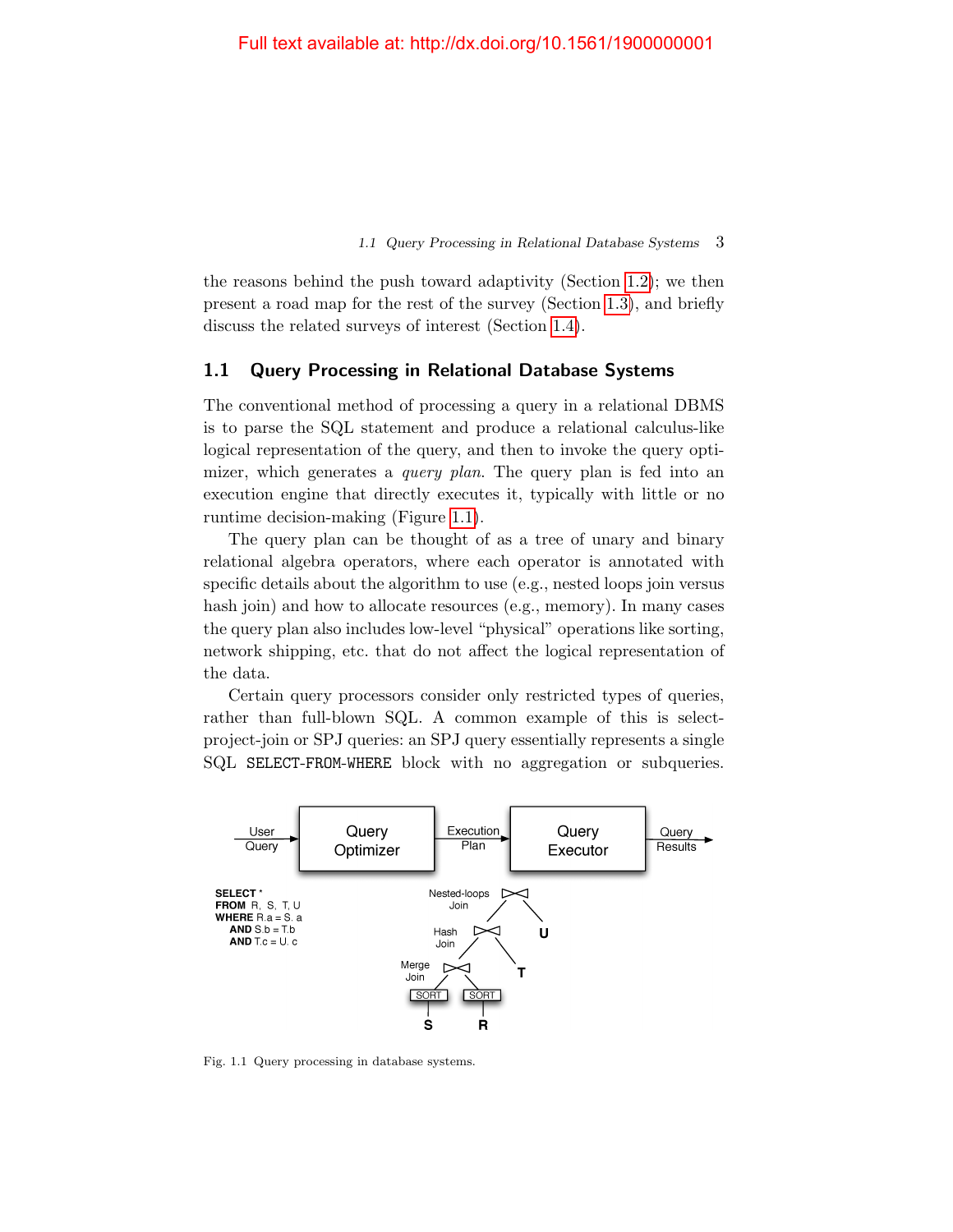#### 4 Introduction

An even further restriction is conjunctive queries, which are SPJ queries that only have conjunctive predicates in the WHERE clause; these can be represented as single rules in the Datalog language.

The model of query processing established with the System R project [\[102\]](#page-24-0), which is still followed today, is to divide query processing into three major stages.

Statistics generation is done offline (typically using the RUNSTATS or UPDATE STATISTICS command) on the tables in the database. The system profiles the relation instances, collecting information about cardinalities and numbers of unique attribute values, and often generating histograms over certain fields.

The second stage, which is normally done at runtime,<sup>[1](#page-11-0)</sup> is *query opti*mization. The optimization stage is very similar to traditional compilation; in fact, in some systems, it generates directly executable code. Optimization uses a combination of cost estimation, where the running times of query subexpressions are estimated (based on known performance characteristics of algorithm implementations, calibration parameters for hardware speed, and the statistics generated for the relations), pruning heuristics (which are necessary to reduce the overall search space), and exhaustive enumeration. For relatively simple queries with good statistics, the plans produced by a query optimizer can be quite good, although as discussed previously, this is less true in more complex settings.

The final stage, *query execution*, is handled by an engine analogous to a virtual machine or interpreter for the compiled query plan. There are several important aspects of query execution that are of note. The first is that in general it is desirable to *pipeline* computation, such that each operator processes a tuple at a time from its sub-operators, and also propagates a single tuple to its parent for processing. This leads to better response time in terms of initial answers, and often higher throughput as delays are masked. However, not all operators are naturally amenable to pipelining (e.g., operators like sorting and grouping often must process entire table before they can determine

<span id="page-11-0"></span><sup>&</sup>lt;sup>1</sup> Except for certain embedded SQL queries, which may be pre-optimized or optimized once for multiple possible input bindings.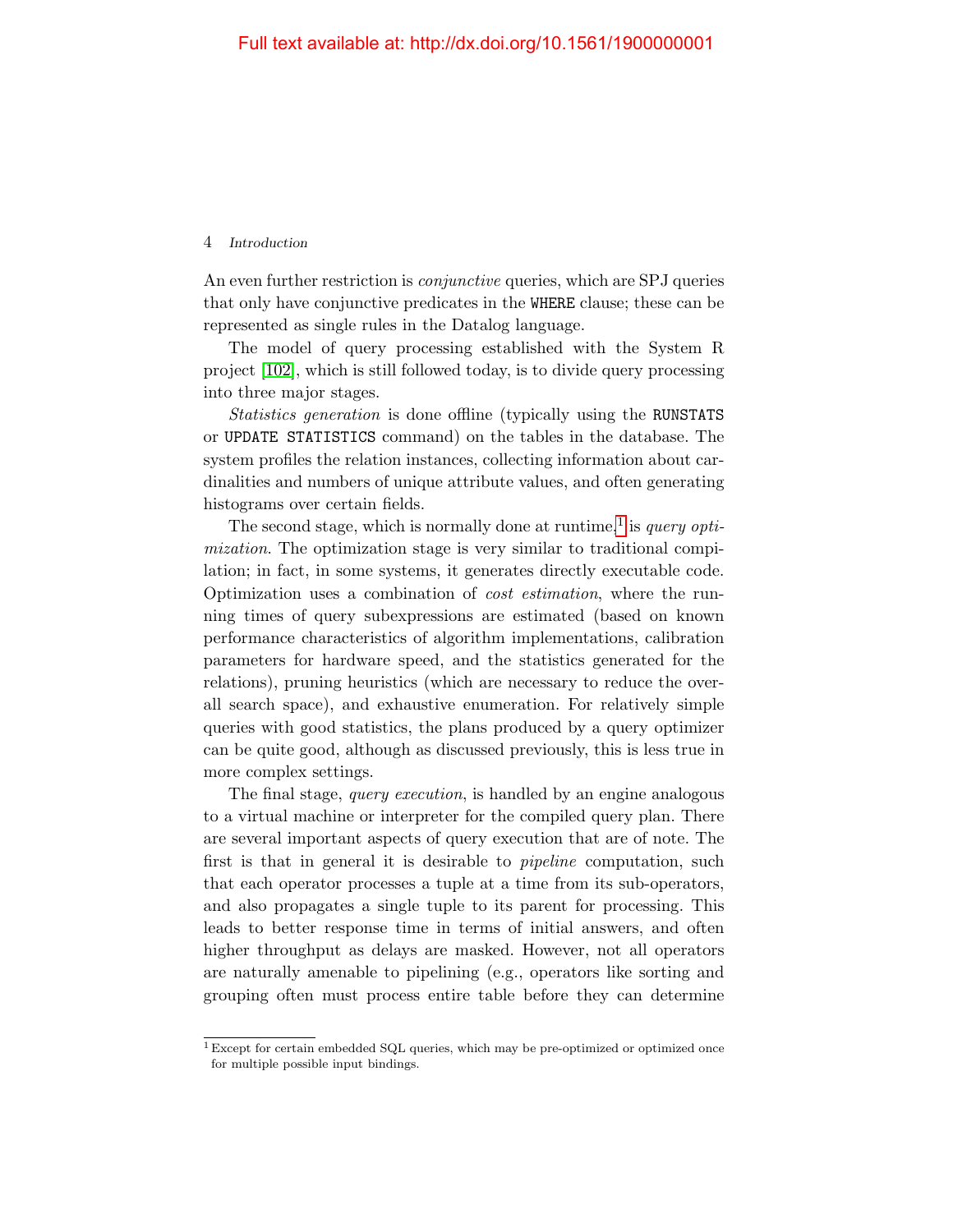#### 1.2 Motivations for AQP 5

what tuple to output next). Also, complex query plans may require too many resources to be fully pipelined. In these settings, the optimizer must break the plan into multiple segments, materializing (storing) intermediate results at the end of each stage and using that as an input to the next stage.

Second, the issue of *scheduling* computation in a query plan has many performance implications. Traditional query processing makes the assumption that an individual operator implementation (e.g., a nested loops join) should be able to control how CPU cycles are allocated to its child operators. This is achieved through a so-called itera-tor [\[53\]](#page-20-0) architecture: each operator has open, close, and getNextTuple methods. The query engine first invokes the query plan root node's open method, which in turn opens its children, and the process repeats recursively down the plan. Then getNextTuple is called on the root node. Depending on the operator implementation, it will make calls to its children's getNextTuple methods until it can return a tuple to its parent. The process completes until no more tuples are available, and then the engine closes the query plan.

An alternate approach, so called *data-driven* or *dataflow* scheduling [\[121\]](#page-25-1), is used in many parallel database systems. Here, in order to allow for concurrent computation across many machines, the data producers — not the consumers — control the scheduling. Each operator takes data from an input queue, processes it, and sends it to an output queue. Scheduling is determined by the rates at which the queues are filled and emptied. In this survey, we will discuss a number of adaptive techniques that in essence use a hybrid of the iterator and data-driven approaches.

#### <span id="page-12-0"></span>1.2 Motivations for AQP

Over the years, many refinements have been made to the basic query processing technology discussed above. Since CPUs are more powerful today and query workloads are much more diverse, query optimizers perform a more comprehensive search of the space of query plans with joins, relying less on pruning heuristics. Selectivity estimation techniques have become more accurate and consider skewed distributions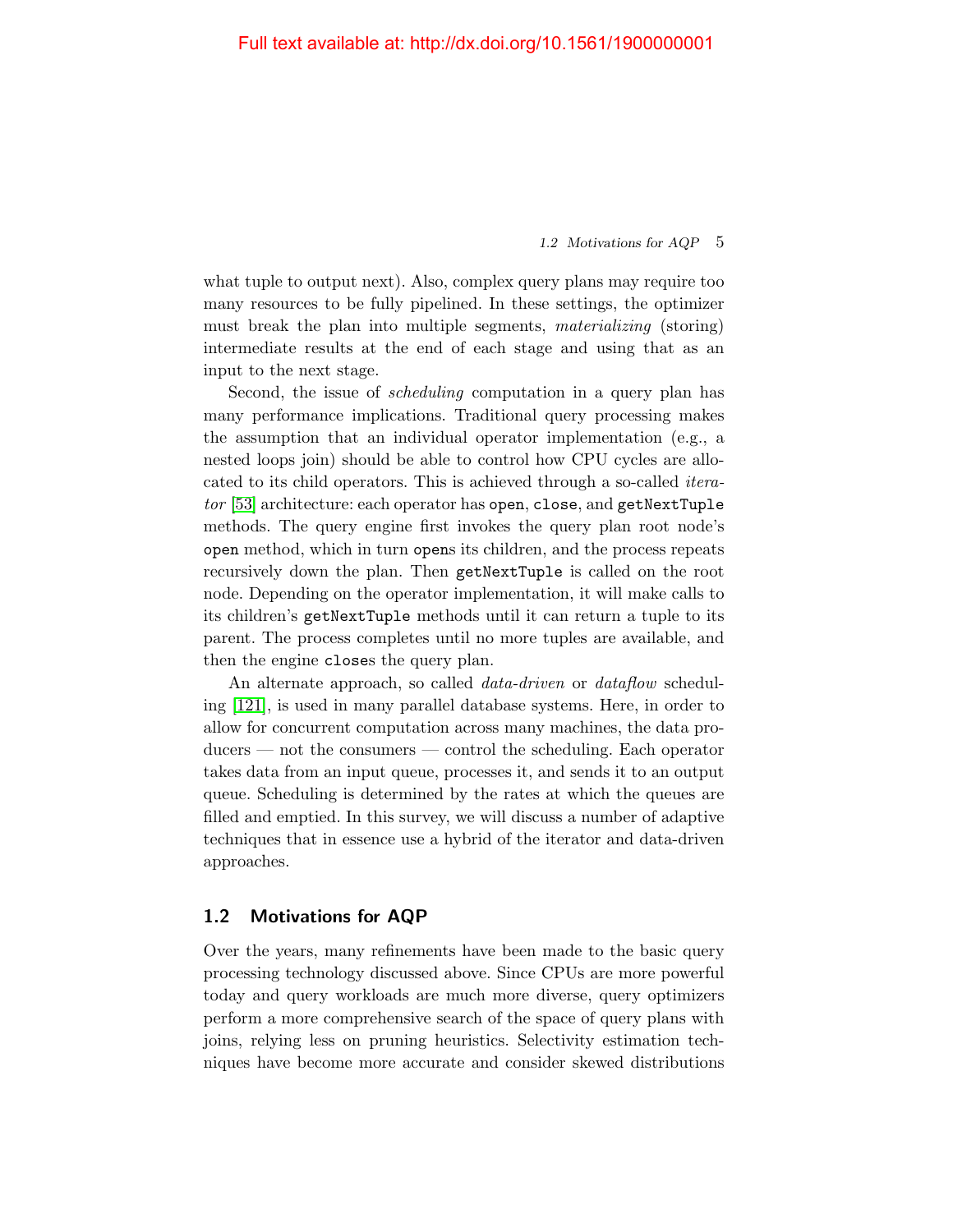#### 6 Introduction

(and to a limited extent, attribute correlations). However, the System R-style approach has begun to run into its fundamental limits in recent years, primarily due to the emergence of new application domains in which database query processing is being applied. In particular, triggers for this breakdown include the following:

- Unreliable cardinality estimates: The cost estimation process depends critically on estimates of the cardinality of various query subexpressions. Despite significant work on building better statistics structures and data collection schemes, many real-world settings have either inaccurate or missing statistics. (In some circumstances, as with remote data sources, statistics may be difficult or impossible to obtain.) Even when base-table statistics are perfect, correlations between predicates can cause intermediate result cardinality estimates to be off by several orders of magnitude [\[69,](#page-21-0) [112\]](#page-24-1).
- Queries with parameter markers: SQL is not a pleasant language for end users, so most database queries are issued by a user clicking on a form. The SQL for such queries invariably contains parameter markers (for form input), and the precomputed query plans for such queries can be substantially worse than optimal for some values of the parameters.
- Dynamically changing data, runtime, and workload characteristics: In many environments, especially data streams [\[23,](#page-18-0) [88,](#page-23-1) [92\]](#page-23-2), queries might be long-running, and the data characteristics and hence the optimal query plans might change during the execution of the query. The runtime costs can also change dramatically, especially in wide-area environments. Similarly, fluctuating query workloads can result in variations in the resources available to execute a query (e.g., memory), making it necessary to adapt.
- Complex queries involving many tables: Query optimizers typically switch to a heuristic approach when queries become too complex to be optimized using the dynamic programming approach. Such queries are naturally more prone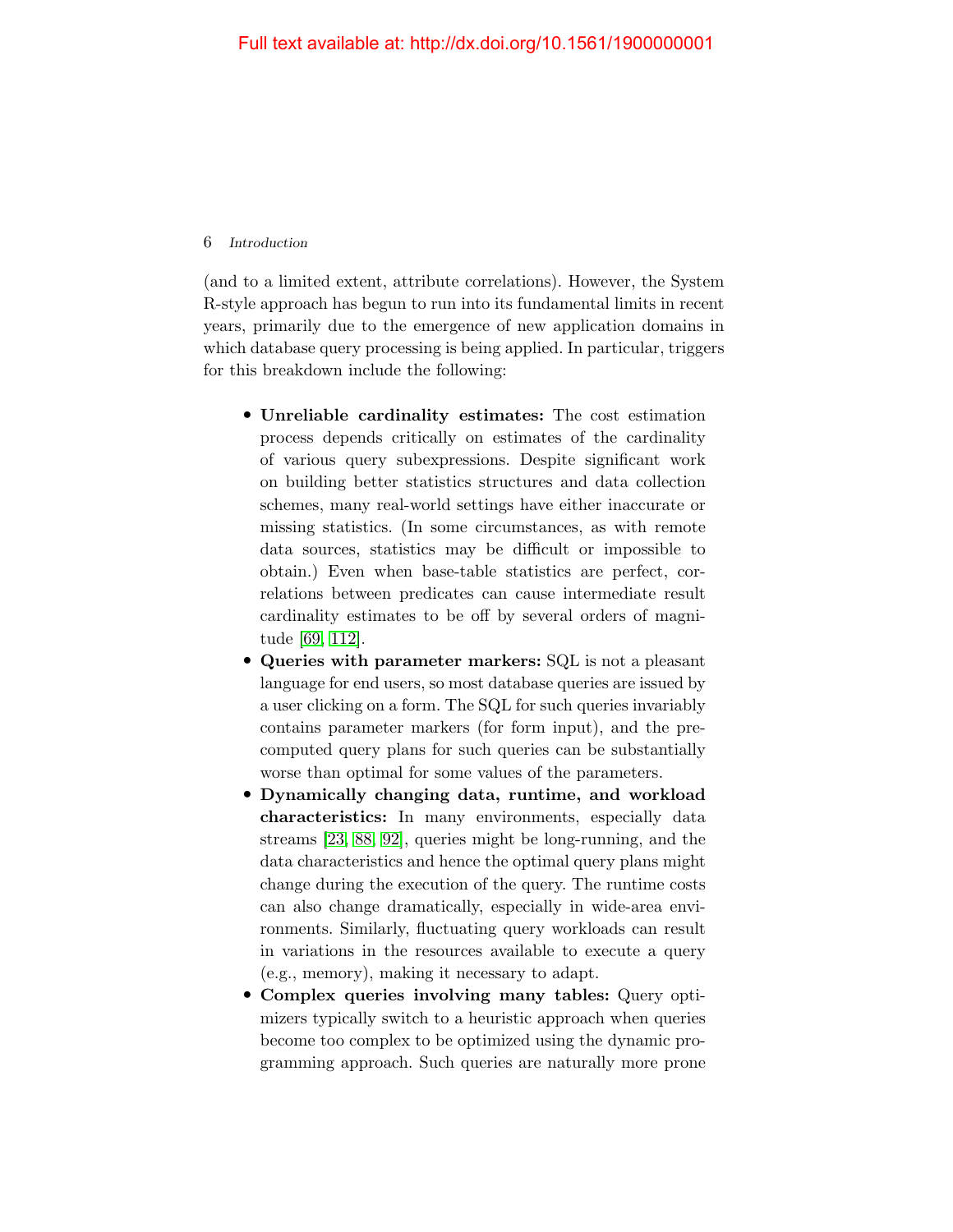1.2 Motivations for AQP 7

to estimation errors [\[69\]](#page-21-0), and the use of heuristics exacerbates the problem.

- Interactive querying: The optimize-then-execute model does not mesh well with an interactive environment where a user might want to cancel or refine a query after a few seconds of execution: the metric changes too quickly for optimization to pay off [\[61\]](#page-21-2). Also, pipelined execution and earlyresult scheduling, even in the presence of slow data sources, becomes paramount.
- Need for aggressive sharing: Though there has been much work in multi-query optimization, so far no definitive solutions have emerged in this area. Traditional databases make do with almost no inter-query state sharing because their usage pattern is made up of a small number of queries against large databases. However, sharing the data as well as the computation is critical in environments such as data streams, which feature a very large number of (typically simple) queries over a small set of data streams [\[28,](#page-18-1) [86\]](#page-22-1).

There have been two responses to the challenges posed above. The first, a very pragmatic response by application vendors, has been to build domain-specific optimization capabilities outside the DBMS and override its local optimizer. Many commercial DBMSs allow users to specify "hints" on what access methods and join orders to use, via SQL or catalog tables. Recently, SAP has built an application-level query processor that runs only a very limited set of plans (essentially, only table scans), but at very high efficiency [\[82\]](#page-22-2). While this achieves SAP's target of satisfying its users, it runs counter to the database community's goals of developing high-performance, general-purpose processors for declarative queries.

Our interest in this survey is on the second development, which has been the focus of the academic and commercial DBMS research community: the design and construction of what have come to be known as adaptive (or autonomic) query processing systems, that use runtime feedback to adapt query processing.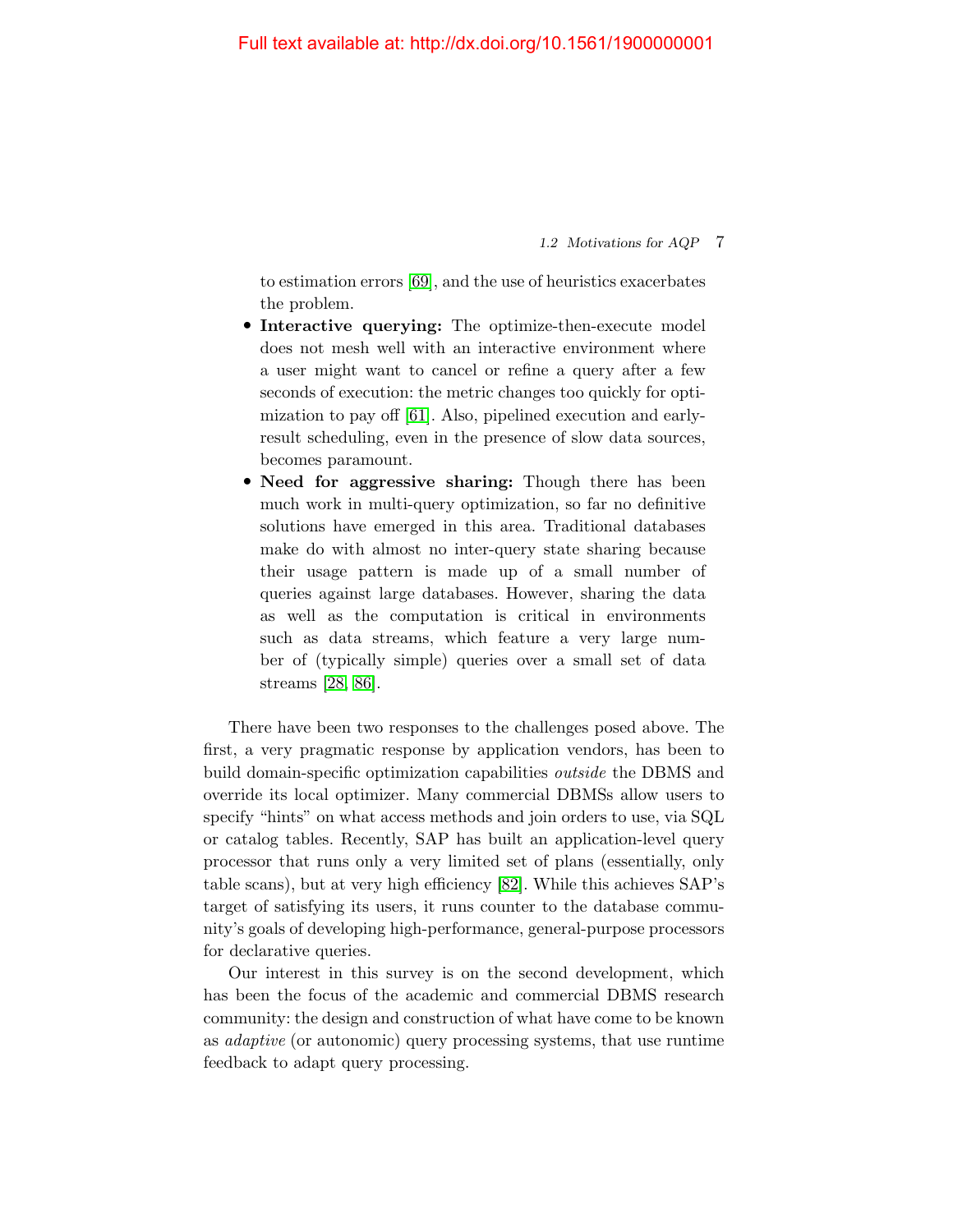#### 8 Introduction

#### <span id="page-15-0"></span>1.3 Road Map

We begin with a brief introduction to query optimization in relational database systems (Section [2\)](#page--1-0). We then discuss some of the foundations of AQP, namely, three new operators, and several unifying concepts that we use throughout the survey to illustrate the AQP techniques, to analyze them, and to differentiate between them (Section [3\)](#page--1-0).

We begin our discussion of adaptive query processing by considering a simple class of queries called selection ordering queries (Section [4\)](#page--1-0). The discussion of adaptation techniques for join queries is divided into three parts, roughly based on the space of the query execution plans they explore. We begin with a discussion of techniques for adapting pipelined query execution (Sections [6](#page--1-0) and [7\)](#page--1-0), and cover non-pipelined query execution in Section [8.](#page--1-0) We conclude the survey with a discussion of some of the most important research challenges in adaptive query processing (Section [9\)](#page--1-0).

#### <span id="page-15-1"></span>1.4 Related Work

A number of surveys on query processing are related to this paper. We assume basic familiarity with many of the ideas of Graefe's survey on query execution techniques [\[53\]](#page-20-0). Kossmann's survey on distributed query processing [\[79\]](#page-22-3) also provides useful context for the discussion, as do Ioannidis and Chaudhuri's surveys on query optimization [\[24,](#page-18-2) [68\]](#page-21-3). Babu and Bizarro [\[8\]](#page-17-0) also present a survey of AQP from a different means of classification from our own (whether the scheme is plan-based, routing-based, or continuous query-based).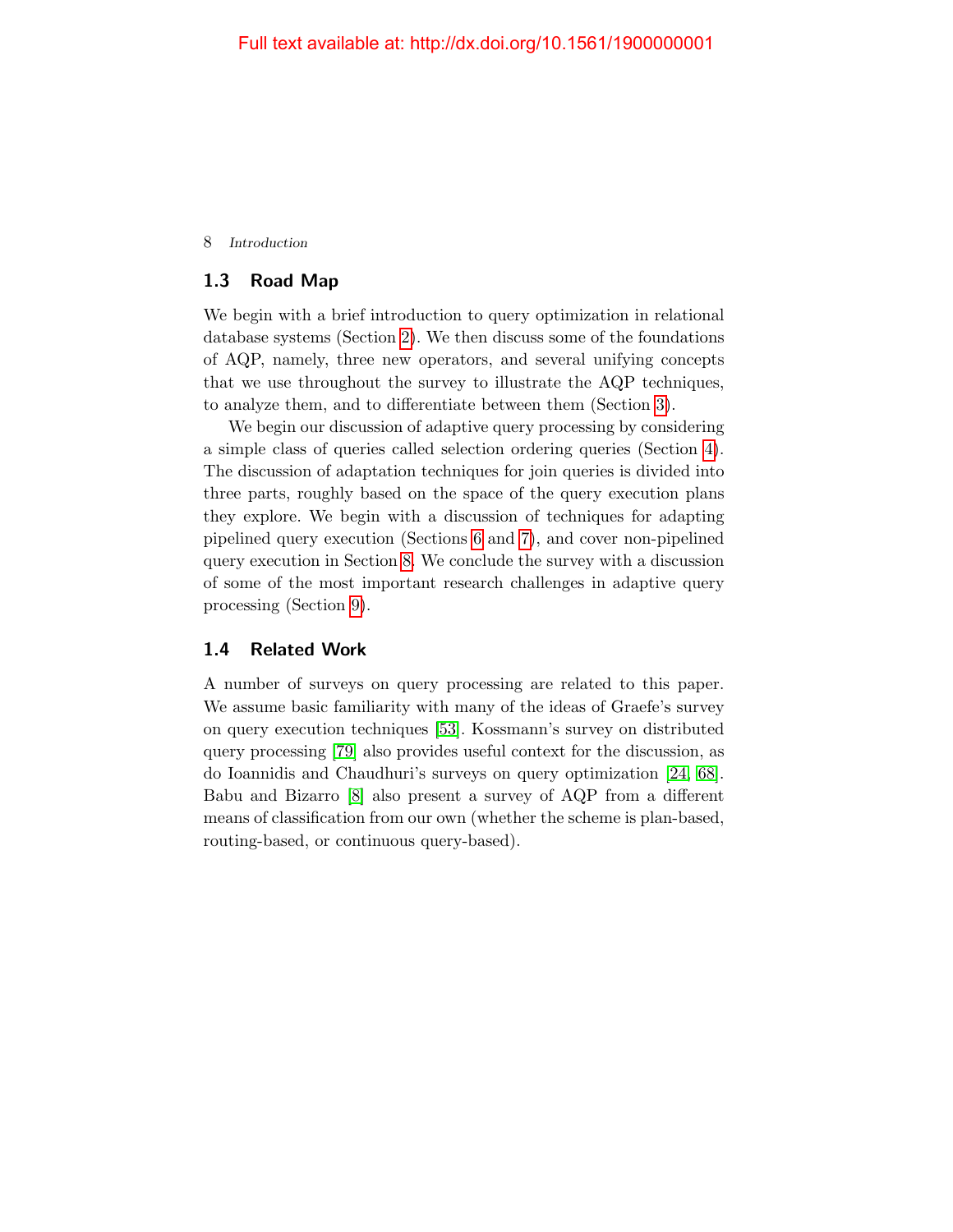- <span id="page-16-0"></span>[1] A. Aboulnaga and S. Chaudhuri, "Self-tuning histograms: building histograms without looking at data," in SIGMOD '99: Proceedings of the 1999 ACM SIGMOD international conference on Management of data, (New York, NY, USA), pp. 181–192, ACM Press, 1999.
- [2] L. Amsaleg, M. J. Franklin, A. Tomasic, and T. Urhan, "Scrambling query plans to cope with unexpected delays," in Proceedings of the Fourth International Conference on Parallel and Distributed Information Systems, Miami Beach, FL, pp. 208–219, IEEE Computer Society, December 18–20 1996.
- [3] G. Antoshenkov and M. Ziauddin, "Query processing and optimization in Oracle Rdb," The VLDB Journal, vol. 5, no. 4, pp. 229–237, 1996.
- [4] A. Arasu, S. Babu, and J. Widom, "The CQL continuous query language: Semantic foundations and query execution," The VLDB Journal, vol. 15, no. 2, pp. 121–142, 2006.
- [5] R. H. Arpaci-Dusseau, E. Anderson, N. Treuhaft, D. E. Culler, J. M. Hellerstein, D. Patterson, and K. Yelick, "Cluster I/O with River: making the fast case common," in IOPADS '99: Proceedings of the sixth workshop on  $I/O$ in parallel and distributed systems, (New York, NY, USA), pp. 10–22, ACM Press, 1999.
- <span id="page-16-1"></span>[6] R. Avnur and J. M. Hellerstein, "Eddies: continuously adaptive query processing," in SIGMOD '00: Proceedings of the 2000 ACM SIGMOD international conference on Management of data, (New York, NY, USA), pp. 261–272, ACM Press, 2000.
- [7] B. Babcock and S. Chaudhuri, "Towards a robust query optimizer: a principled and practical approach," in SIGMOD '05: Proceedings of the 2005 ACM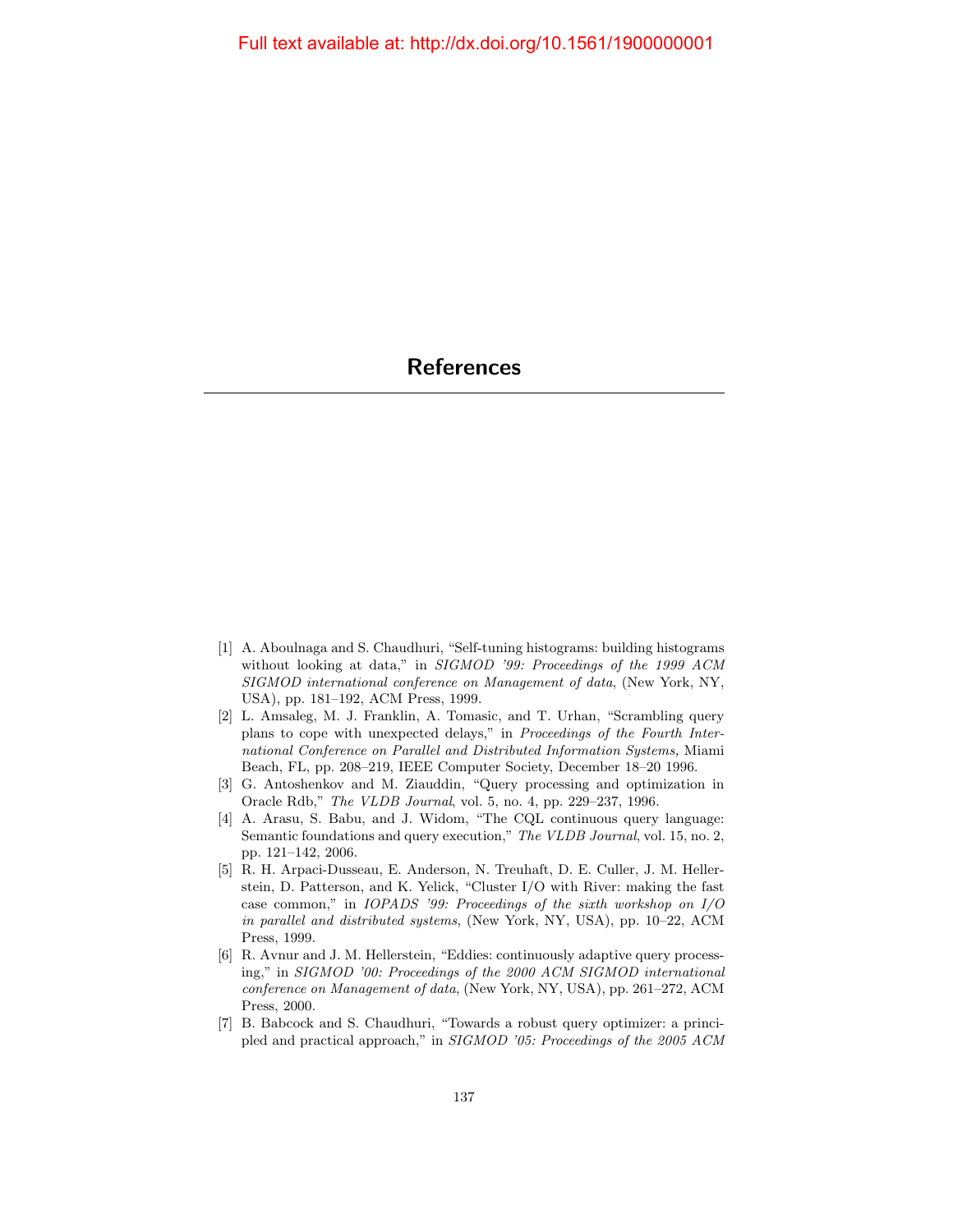SIGMOD international conference on Management of data, (New York, NY, USA), pp. 119–130, ACM Press, 2005.

- <span id="page-17-0"></span>[8] S. Babu and P. Bizarro, "Adaptive query processing in the looking glass," in CIDR '05: Second Biennial Conference on Innovative Data Systems Research, pp. 238–249, Asilomar, CA, 2005.
- [9] S. Babu, P. Bizarro, and D. DeWitt, "Proactive re-optimization," in SIGMOD '05: Proceedings of the 2005 ACM SIGMOD international conference on Management of data, Baltimore, MD, pp. 107–118, New York, NY: ACM Press, June 14–16 2005.
- [10] S. Babu, R. Motwani, K. Munagala, I. Nishizawa, and J. Widom, "Adaptive ordering of pipelined stream filters," in SIGMOD '04: Proceedings of the 2004 ACM SIGMOD international conference on Management of data, (New York, NY, USA), pp. 407–418, ACM Press, 2004.
- [11] S. Babu, K. Munagala, J. Widom, and R. Motwani, "Adaptive caching for continuous queries," in ICDE '05: Proceedings of the 21st International Conference on Data Engineering (ICDE'05), (Washington, DC, USA), pp. 118–129, IEEE Computer Society, 2005.
- [12] S. Babu and J. Widom, "Continuous queries over data streams," SIGMOD Rec., vol. 30, no. 3, pp. 109–120, 2001.
- [13] S. Babu and J. Widom, "StreaMon: an adaptive engine for stream query processing," in SIGMOD '04: Proceedings of the 2004 ACM SIGMOD international conference on Management of data, (New York, NY, USA), pp. 931–932, ACM Press, 2004.
- [14] M. Balazinska, H. Balakrishnan, S. Madden, and M. Stonebraker, "Faulttolerance in the Borealis distributed stream processing system," in SIGMOD '05: Proceedings of the 2005 ACM SIGMOD international conference on Management of data, (New York, NY, USA), pp. 13–24, ACM Press, 2005.
- [15] L. Bellatreche, K. Karlapalem, M. K. Mohania, and M. Schneider, "What can partitioning do for your data warehouses and data marts?," in IDEAS '00: Proceedings of the 2000 International Symposium on Database Engineering & Applications, (Washington, DC, USA), pp. 437–446, IEEE Computer Society, 2000.
- [16] D. A. Berry and B. Fristedt, Bandit Problems: Sequential Allocation of Experiments. Springer, October 1985.
- [17] P. Bizarro, S. Babu, D. DeWitt, and J. Widom, "Content-based routing: different plans for different data," in VLDB '05: Proceedings of the 31st international conference on Very large data bases, pp. 757–768, VLDB Endowment, 2005.
- [18] P. Bizarro and D. DeWitt, "Adaptive and robust query processing with SHARP," Tech. Rep. 1562, University of Wisconsin – Madison, CS Dept., 2006.
- [19] P. G. Bizarro, Adaptive Query Processing: Dealing with Incomplete and Uncertain Statistics. PhD thesis, University of Wisconsin – Madison, 2006.
- [20] P. D. Bra and J. Paredaens, "Horizontal decompositions and their impact on query solving," SIGMOD Rec., vol. 13, no. 1, pp. 46–50, 1982.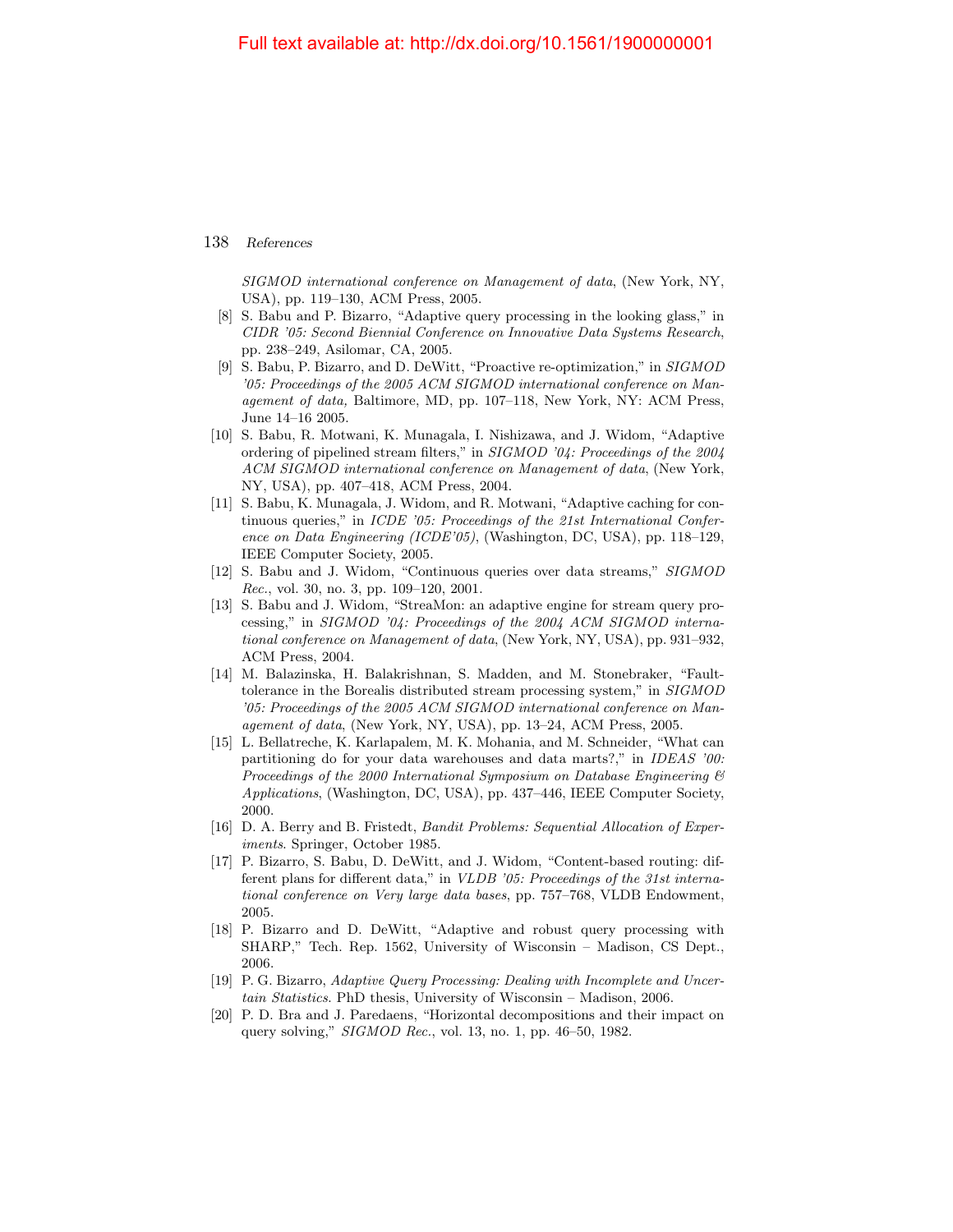- [21] N. Bruno and S. Chaudhuri, "Exploiting statistics on query expressions for optimization," in SIGMOD '02: Proceedings of the 2002 ACM SIGMOD international conference on Management of data, (New York, NY, USA), pp. 263– 274, ACM Press, 2002.
- [22] N. Bruno, S. Chaudhuri, and L. Gravano, "STHoles: a multidimensional workload-aware histogram," in SIGMOD '01: Proceedings of the 2001 ACM SIGMOD international conference on Management of data, (New York, NY, USA), pp. 211–222, ACM Press, 2001.
- <span id="page-18-0"></span>[23] S. Chandrasekaran, O. Cooper, A. Deshpande, M. J. Franklin, J. M. Hellerstein, W. Hong, S. Krishnamurthy, S. Madden, V. Raman, F. Reiss, and M. A. Shah, "TelegraphCQ: Continuous dataflow processing for an uncertain world," in CIDR '03: First Biennial Conference on Innovative Data Systems Research, Asilomar, CA, 2003.
- <span id="page-18-2"></span>[24] S. Chaudhuri, "An overview of query optimization in relational systems," in PODS '98: Proceedings of the seventeenth ACM SIGACT-SIGMOD-SIGART symposium on Principles of database systems, (New York, NY, USA), pp. 34– 43, ACM Press, 1998.
- [25] S. Chaudhuri, U. Dayal, and T. W. Yan, "Join queries with external text sources: Execution and optimization techniques," in SIGMOD '95: Proceedings of the 1995 ACM SIGMOD International Conference on Management of Data, pp. 410–422, ACM Press, May 26 1995.
- [26] S. Chaudhuri and K. Shim, "Including group-by in query optimization," in VLDB '94: Proceedings of the 20th International Conference on Very Large Data Bases, (San Francisco, CA, USA), pp. 354–366, Morgan Kaufmann Publishers Inc., 1994.
- [27] C. M. Chen and N. Roussopoulos, "Adaptive selectivity estimation using query feedback," in SIGMOD '94: Proceedings of the 1994 ACM SIGMOD international conference on Management of data, (New York, NY, USA), pp. 161–172, ACM Press, 1994.
- <span id="page-18-1"></span>[28] J. Chen, D. J. DeWitt, F. Tian, and Y. Wang, "NiagaraCQ: a scalable continuous query system for internet databases," in SIGMOD '00: Proceedings of the 2000 ACM SIGMOD international conference on Management of data, (New York, NY, USA), pp. 379–390, ACM Press, 2000.
- [29] H.-T. Chou and D. J. DeWitt, "An evaluation of buffer management strategies for relational database systems," in VLDB '85: Proceedings of 11th International Conference on Very Large Data Bases, pp. 127–141, Stockholm, Sweden: Morgan Kaufmann, August 21–23 1985.
- [30] F. Chu, J. Halpern, and J. Gehrke, "Least expected cost query optimization: what can we expect?," in PODS '02: Proceedings of the twenty-first ACM SIGMOD-SIGACT-SIGART symposium on Principles of database systems, (New York, NY, USA), pp. 293–302, ACM Press, 2002.
- [31] F. Chu, J. Y. Halpern, and P. Seshadri, "Least expected cost query optimization: an exercise in utility," in PODS '99: Proceedings of the eighteenth ACM SIGMOD-SIGACT-SIGART symposium on Principles of database systems, (New York, NY, USA), pp. 138–147, ACM Press, 1999.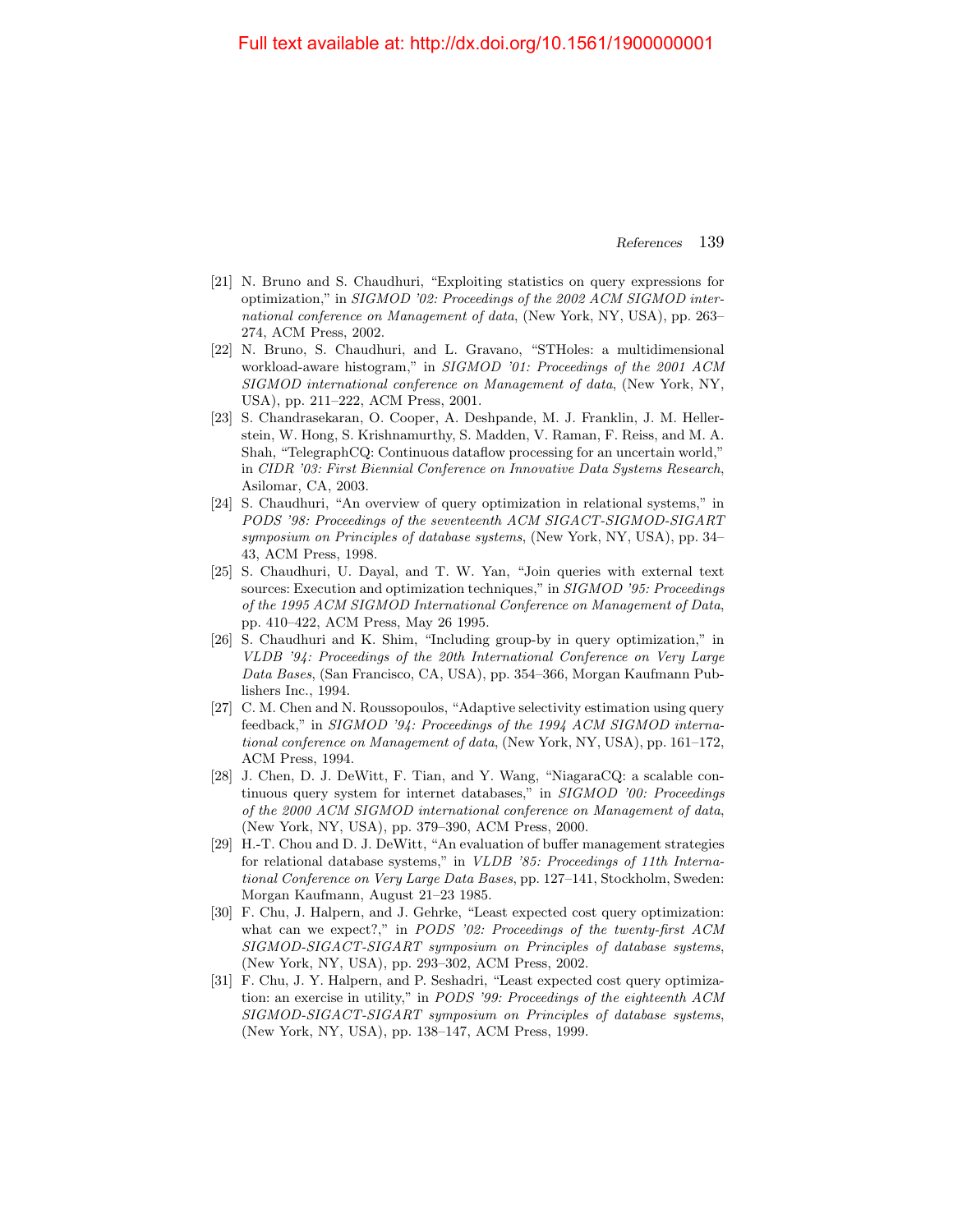- [32] J. Claussen, A. Kemper, G. Moerkotte, K. Peithner, and M. Steinbrunn, "Optimization and evaluation of disjunctive queries," IEEE Transactions on Knowledge and Data Engineering, vol. 12, no. 2, pp. 238–260, 2000.
- <span id="page-19-0"></span>[33] E. F. Codd, "A relational model of data for large shared data banks," Commun. ACM, vol. 26, no. 1, pp. 64–69, 1983.
- [34] R. L. Cole and G. Graefe, "Optimization of dynamic query evaluation plans," in SIGMOD '94: Proceedings of the 1994 ACM SIGMOD International Conference on Management of Data, pp. 150–160, Minneapolis, MN: ACM Press, May 24–27 1994.
- [35] A. Condon, A. Deshpande, L. Hellerstein, and N. Wu, "Flow algorithms for two pipelined filter ordering problems," in PODS '06: Proceedings of the twenty-fifth ACM SIGMOD-SIGACT-SIGART symposium on Principles of database systems, (New York, NY, USA), pp. 193–202, ACM Press, 2006.
- [36] D. Daniels, "Query compilation in a distributed database system," Tech. Rep., IBM, 1982. Research Report RJ 3423.
- [37] A. Deshpande, "An initial study of overheads of eddies," SIGMOD Rec., vol. 33, no. 1, pp. 44–49, 2004.
- [38] A. Deshpande, M. Garofalakis, and R. Rastogi, "Independence is good: dependency-based histogram synopses for high-dimensional data," in SIG-MOD '01: Proceedings of the 2001 ACM SIGMOD international conference on Management of data, (New York, NY, USA), pp. 199–210, ACM Press, 2001.
- [39] A. Deshpande, C. Guestrin, W. Hong, and S. Madden, "Exploiting correlated attributes in acquisitional query processing," in ICDE '05: Proceedings of the 21st International Conference on Data Engineering (ICDE'05), (Washington, DC, USA), pp. 143–154, IEEE Computer Society, 2005.
- [40] A. Deshpande and J. M. Hellerstein, "Lifting the burden of history from adaptive query processing," in VLDB '04: Proceedings of the 30th International Conference on Very Large Data Bases, Toronto, Canada, August 29– September 3 2004.
- [41] A. Deshpande and L. Hellerstein, "Flow algorithms for parallel query optimization," Tech. Rep. CS-TR-4873, University of Maryland at College Park, 2007.
- [42] L. Ding and E. A. Rundensteiner, "Evaluating window joins over punctuated streams," in CIKM '04: Proceedings of the thirteenth ACM international conference on Information and knowledge management, (New York, NY, USA), pp. 98–107, ACM Press, 2004.
- [43] O. Etzioni, S. Hanks, T. Jiang, R. M. Karp, O. Madani, and O. Waarts, "Efficient information gathering on the internet," in FOCS '96: Proceedings of the 37th Annual Symposium on Foundations of Computer Science, pp. 234– 243, IEEE Computer Society, 1996.
- [44] S. Ewen, H. Kache, V. Markl, and V. Raman, "Progressive query optimization for federated queries," in EDBT '06: Proceedings of the 10th International Conference on Extending Database Technology, pp. 847–864, 2006.
- [45] U. Feige, L. Lovász, and P. Tetali, "Approximating min-sum set cover," Algorithmica, vol. 40, no. 4, pp. 219–234, 2004.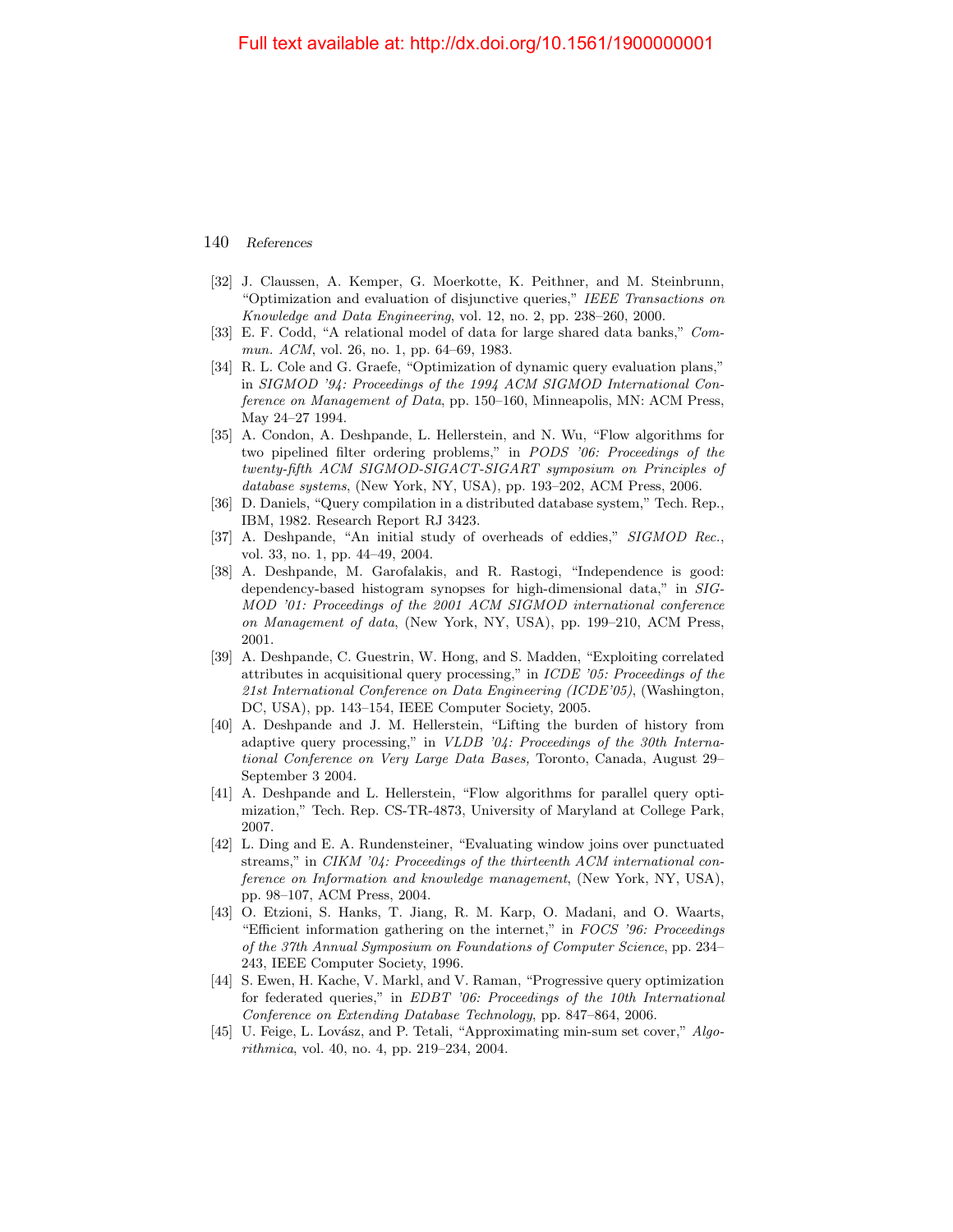- [46] S. Ganguly, "Design and analysis of parametric query optimization algorithms," in VLDB '98: Proceedings of the 24th International Conference on Very Large Data Bases, pp. 228–238, Morgan Kaufmann, August 24–27 1998.
- [47] S. Ganguly, W. Hasan, and R. Krishnamurthy, "Query optimization for parallel execution," in SIGMOD '92: Proceedings of the 1992 ACM SIGMOD international conference on Management of data, (New York, NY, USA), pp. 9–18, ACM Press, 1992.
- [48] K. Gao, S. Harizopoulos, I. Pandis, V. Shkapenyuk, and A. Ailamaki, "Simultaneous pipelining in QPipe: Exploiting work sharing opportunities across queries," in ICDE '06: Proceedings of the 22nd International Conference on Data Engineering (ICDE'06), (Washington, DC, USA), p. 162, IEEE Computer Society, 2006.
- [49] L. Getoor, B. Taskar, and D. Koller, "Selectivity estimation using probabilistic models," in SIGMOD '01: Proceedings of the 2001 ACM SIGMOD international conference on Management of data, (New York, NY, USA), pp. 461–472, ACM Press, 2001.
- [50] R. Goldman and J. Widom, "DataGuides: Enabling query formulation and optimization in semistructured databases," in VLDB '97: Proceedings of 23rd International Conference on Very Large Data Bases, pp. 436–445, Athens, Greece: Morgan Kaufman, August 25–29 1997.
- [51] R. Goldman and J. Widom, "WSQ/DSQ: a practical approach for combined querying of databases and the web," in SIGMOD '00: Proceedings of the 2000 ACM SIGMOD international conference on Management of data, (New York, NY, USA), pp. 285–296, ACM Press, 2000.
- [52] G. Graefe and K. Ward, "Dynamic query evaluation plans," in SIGMOD '89: Proceedings of the 1989 ACM SIGMOD international conference on Management of data, (New York, NY, USA), pp. 358–366, ACM Press, 1989.
- <span id="page-20-0"></span>[53] G. Graefe, "Query evaluation techniques for large databases," ACM Comput. Surv., vol. 25, no. 2, pp. 73–169, 1993.
- [54] G. Graefe, "The Cascades framework for query optimization," IEEE Data Engineering Bulletin, vol. 18, no. 3, pp. 19–29, 1995.
- [55] G. Graefe, R. Bunker, and S. Cooper, "Hash joins and hash teams in Microsoft SQL Server," in VLDB '98: Proceedings of 24th International Conference on Very Large Data Bases, pp. 86–97, Morgan Kaufman, August 24–27 1998.
- [56] G. Graefe and W. J. McKenna, "The Volcano optimizer generator: Extensibility and efficient search," in ICDE '93: Proceedings of the Ninth International Conference on Data Engineering, Vienna, Austria, pp. 209–218, IEEE Computer Society, April 19–23 1993.
- [57] H. Guo, P.-Å. Larson, R. Ramakrishnan, and J. Goldstein, "Relaxed currency and consistency: how to say "good enough" in SQL," in SIGMOD '04: Proceedings of the 2004 ACM SIGMOD international conference on Management of data, (New York, NY, USA), pp. 815–826, ACM Press, 2004.
- [58] L. M. Haas, J. C. Freytag, G. M. Lohman, and H. Pirahesh, "Extensible query processing in starburst," in SIGMOD '89: Proceedings of the 1989 ACM SIGMOD international conference on Management of data, (New York, NY, USA), pp. 377–388, ACM Press, 1989.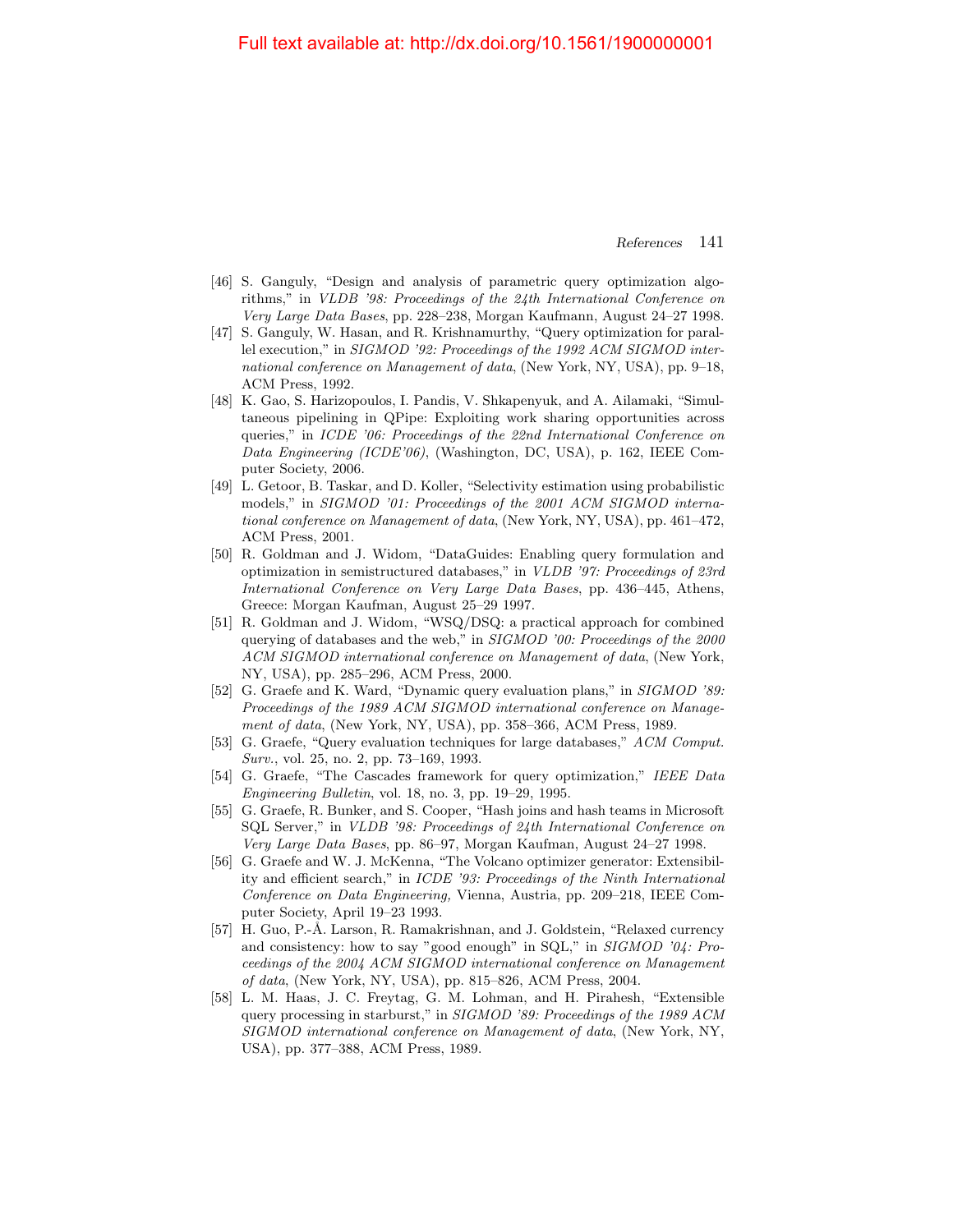- [59] P. J. Haas and J. M. Hellerstein, "Ripple joins for online aggregation," in SIG-MOD '99: Proceedings of the 1999 ACM SIGMOD international conference on Management of data, (New York, NY, USA), pp. 287–298, ACM Press, 1999.
- [60] J. M. Hellerstein, "Optimization techniques for queries with expensive methods," ACM Transactions on Database Systems, vol. 23, no. 2, pp. 113–157, 1998.
- <span id="page-21-2"></span>[61] J. M. Hellerstein, R. Avnur, A. Chou, C. Hidber, C. Olston, V. Raman, T. Roth, and P. J. Haas, "Interactive data analysis: The Control project," Computer, vol. 32, no. 8, pp. 51–59, 1999.
- [62] M. Herbster and M. K. Warmuth, "Tracking the best expert," Machine Learning, vol. 32, pp. 151–178, August 1998.
- [63] D. A. Huffman, "A method for the construction of minimum redundancy codes," in Proc. Inst. Radio Eng., pp. 1098–1101, 1952.
- [64] A. Hulgeri and S. Sudarshan, "Parametric query optimization for linear and piecewise linear cost functions.," in VLDB '02: Proceedings of 28th International Conference on Very Large Data Bases, August 20-23, 2002, Hong Kong, China, pp. 167–178, 2002.
- [65] A. Hulgeri and S. Sudarshan, "AniPQO: Almost non-intrusive parametric query optimization for nonlinear cost functions.," in VLDB '03: Proceedings of 29th International Conference on Very Large Data Bases, September 9-12, 2003, Berlin, Germany, pp. 766–777, 2003.
- [66] J.-H. Hwang, M. Balazinska, A. Rasin, U. Cetintemel, M. Stonebraker, and S. Zdonik, "High-availability algorithms for distributed stream processing," in ICDE '05: Proceedings of the 21st International Conference on Data Engineering (ICDE'05), (Washington, DC, USA), pp. 779–790, IEEE Computer Society, 2005.
- [67] T. Ibaraki and T. Kameda, "On the optimal nesting order for computing N-relational joins," ACM Transactions on Database Systems, vol. 9, no. 3, pp. 482–502, 1984.
- <span id="page-21-3"></span>[68] Y. E. Ioannidis, "Query optimization," ACM Computing Surveys, vol. 28, no. 1, pp. 121–123, 1996.
- <span id="page-21-0"></span>[69] Y. E. Ioannidis and S. Christodoulakis, "On the propagation of errors in the size of join results," in *SIGMOD* '91: Proceedings of the 1991 ACM SIGMOD international conference on Management of data, (New York, NY, USA), pp. 268–277, ACM Press, 1991.
- [70] Y. E. Ioannidis, R. T. Ng, K. Shim, and T. K. Sellis, "Parametric query optimization," The VLDB Journal, vol. 6, no. 2, pp. 132–151, 1997.
- [71] Z. G. Ives, Efficient Query Processing for Data Integration. PhD thesis, University of Washington, August 2002.
- <span id="page-21-1"></span>[72] Z. G. Ives, D. Florescu, M. Friedman, A. Levy, and D. S. Weld, "An adaptive query execution system for data integration," in SIGMOD '99: Proceedings of the 1999 ACM SIGMOD international conference on Management of data, (New York, NY, USA), pp. 299–310, ACM Press, 1999.
- [73] Z. G. Ives, A. Y. Halevy, and D. S. Weld, "Adapting to source properties in processing data integration queries," in SIGMOD '04: Proceedings of the 2004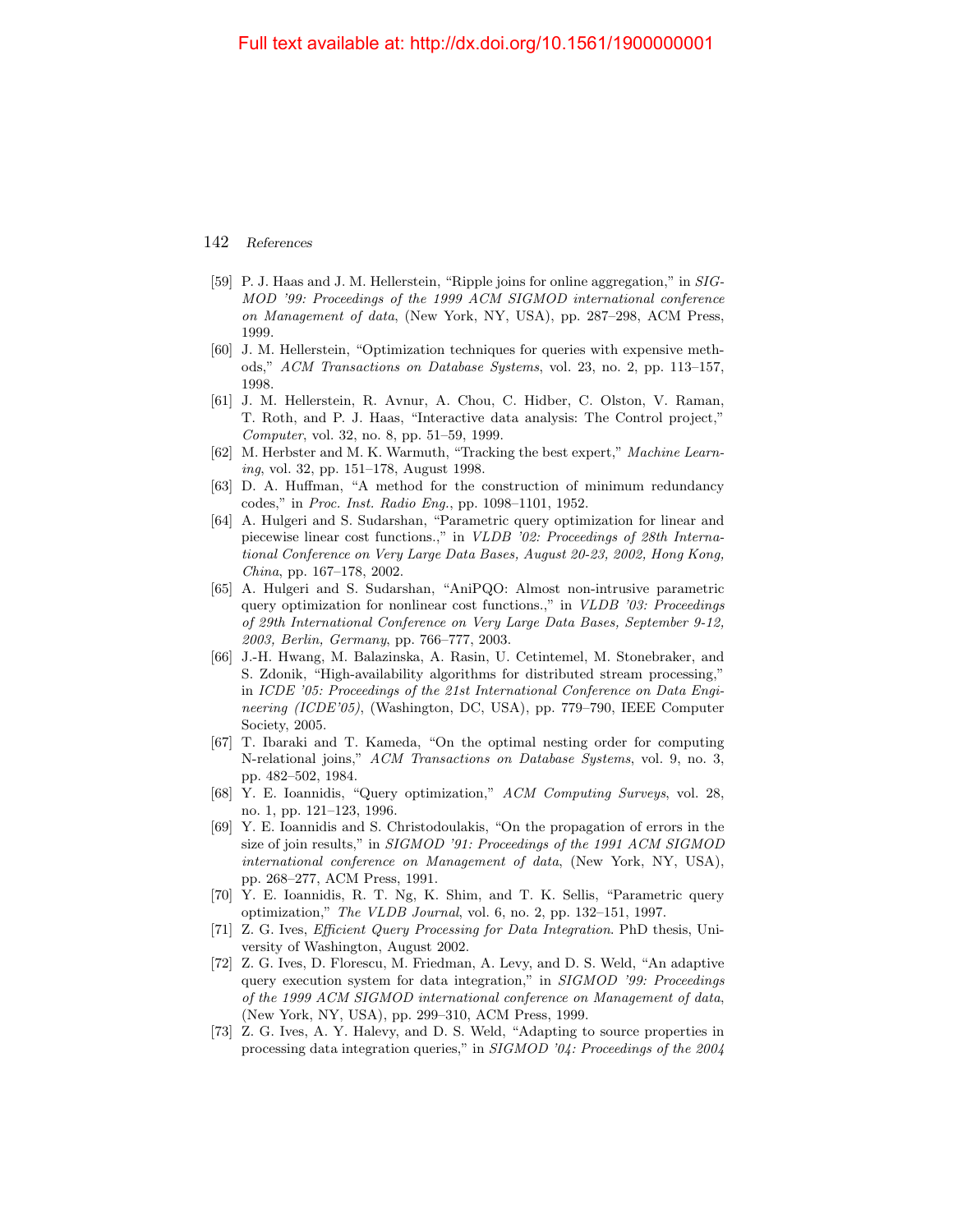ACM SIGMOD international conference on Management of data, (New York, NY, USA), pp. 395–406, ACM Press, 2004.

- [74] Z. G. Ives and N. E. Taylor, "Sideways information passing for push-style query processing," Tech. Rep. MS-CIS-07-14, University of Pennsylvania, 2007.
- <span id="page-22-0"></span>[75] N. Kabra and D. J. DeWitt, "Efficient mid-query re-optimization of suboptimal query execution plans," in SIGMOD '98: Proceedings of the 1998 ACM SIGMOD international conference on Management of data, (New York, NY, USA), pp. 106–117, ACM Press, 1998.
- [76] H. Kaplan, E. Kushilevitz, and Y. Mansour, "Learning with attribute costs," in STOC '05: Proceedings of the thirty-seventh annual ACM symposium on Theory of computing, (New York, NY, USA), pp. 356–365, ACM Press, 2005.
- [77] M. Kearns and S. Singh, "Near-optimal reinforcement learning in polynomial time," Machine Learning, vol. 49, pp. 260–268, November 2002.
- [78] W. Kim, "On optimizing an SQL-like nested query," ACM Transactions on Database Systems, vol. 7, no. 3, pp. 443–469, 1982.
- <span id="page-22-3"></span>[79] D. Kossmann, "The state of the art in distributed query processing," ACM Comput. Surv., vol. 32, no. 4, pp. 422–469, 2000.
- [80] R. Krishnamurthy, H. Boral, and C. Zaniolo, "Optimization of nonrecursive queries," in VLDB '86: Proceedings of the 12th International Conference on Very Large Data Bases, (San Francisco, CA, USA), pp. 128–137, Morgan Kaufmann Publishers Inc., 1986.
- [81] M. Kutsch, P. J. Haas, V. Markl, N. Megiddo, and T. M. Tran, "Integrating a maximum-entropy cardinality estimator into DB2 UDB," in EDBT '06: Proceedings of the 10th International Conference on Extending Database Technology, 2006.
- <span id="page-22-2"></span>[82] T. Legler, W. Lehner, and A. Ross, "Data mining with the SAP NetWeaver BI accelerator," in VLDB '06: Proceedings of the 32nd international conference on Very large data bases, pp. 1059–1068, VLDB Endowment, 2006.
- [83] H.-G. Li, S. Chen, J. Tatemura, D. Agrawal, K. S. Candan, and W.-P. Hsiung, "Safety guarantee of continuous join queries over punctuated data streams," in VLDB '06: Proceedings of the 32nd international conference on Very large data bases, pp. 19–30, VLDB Endowment, 2006.
- [84] W.-S. Li, V. S. Batra, V. Raman, W. Han, and I. Narang, "QoS-based data access and placement for federated systems," in VLDB '05: Proceedings of the 31st international conference on Very large data bases, pp. 1358–1362, VLDB Endowment, 2005.
- [85] L. F. Mackert and G. M. Lohman, "R\* optimizer validation and performance evaluation for distributed queries," in VLDB '86: Proceedings of the 12th International Conference on Very Large Data Bases, (San Francisco, CA, USA), pp. 149–159, Morgan Kaufmann Publishers Inc., 1986.
- <span id="page-22-1"></span>[86] S. Madden, M. Shah, J. M. Hellerstein, and V. Raman, "Continuously adaptive continuous queries over streams," in SIGMOD '02: Proceedings of the 2002 ACM SIGMOD International Conference on Management of Data, pp. 49–60, ACM Press, 2002.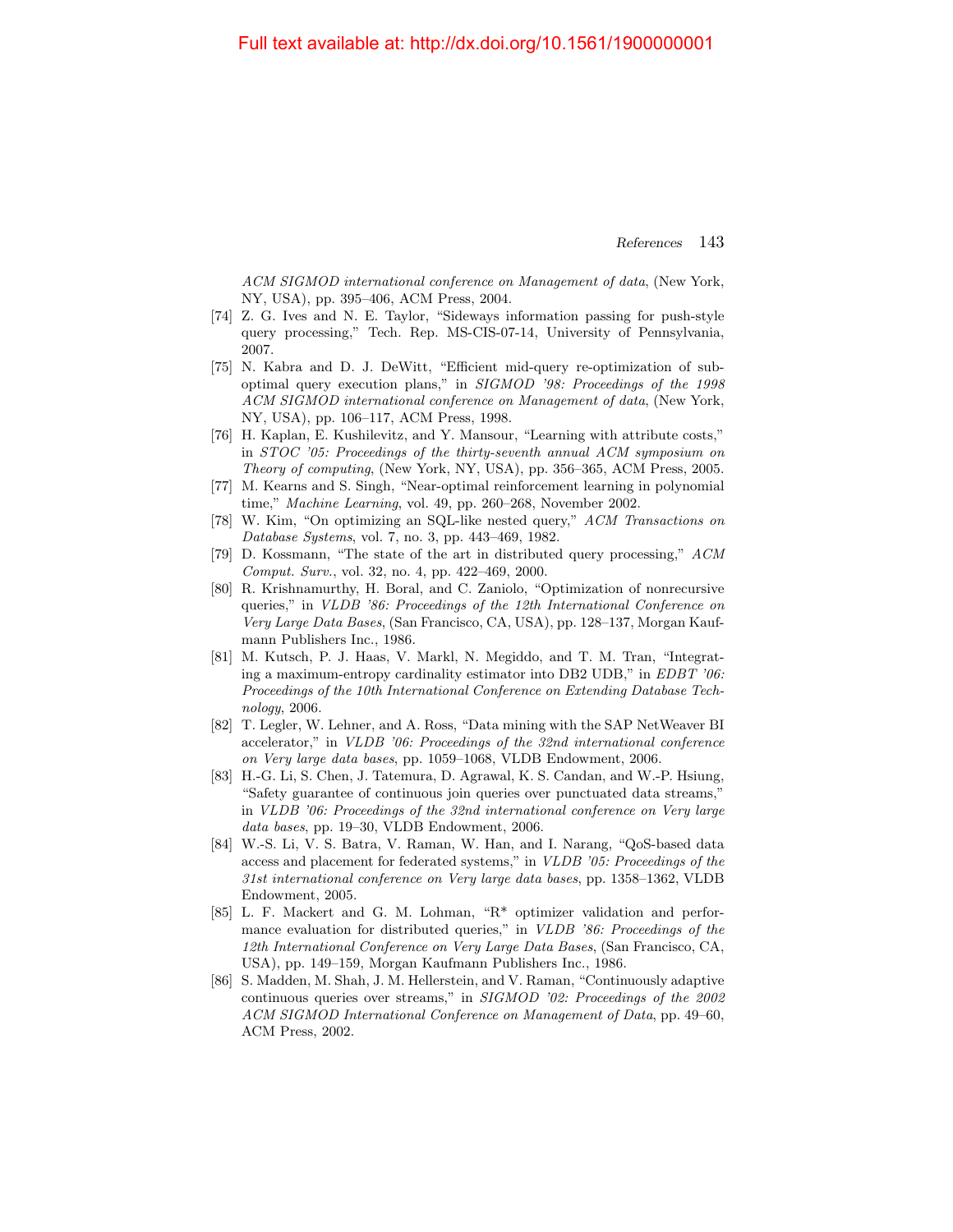- <span id="page-23-0"></span>[87] V. Markl, V. Raman, D. Simmen, G. Lohman, H. Pirahesh, and M. Cilimdzic, "Robust query processing through progressive optimization," in SIGMOD '04: Proceedings of the 2004 ACM SIGMOD international conference on Management of data, (New York, NY, USA), pp. 659–670, ACM Press, 2004.
- <span id="page-23-1"></span>[88] R. Motwani, J. Widom, A. Arasu, B. Babcock, S. Babu, M. Datar, G. Manku, C. Olston, J. Rosenstein, and R. Varma, "Query processing, resource management, and approximation in a data stream management system," in CIDR '03: First Biennial Conference on Innovative Data Systems Research, Asilomar, CA, 2003.
- [89] I. S. Mumick, S. J. Finkelstein, H. Pirahesh, and R. Ramakrishnan, "Magic is relevant," in SIGMOD '90: Proceedings of the 1990 ACM SIGMOD international conference on Management of data, (New York, NY, USA), pp. 247–258, ACM Press, 1990.
- [90] K. Munagala, S. Babu, R. Motwani, and J. Widom, "The pipelined set cover problem.," in ICDT '05: Proceedings of the 10th International Conference, Edinburgh, UK, pp. 83–98, 2005.
- [91] K. Munagala, U. Srivastava, and J. Widom, "Optimization of continuous queries with shared expensive filters," in PODS '07: Proceedings of the twentysixth ACM SIGMOD-SIGACT-SIGART symposium on Principles of database systems, (New York, NY, USA), pp. 215–224, ACM Press, 2007.
- <span id="page-23-2"></span>[92] J. Naughton, D. DeWitt, D. Maier, A. Aboulnaga, J. Chen, L. Galanis, J. Kang, R. Krishnamurthy, Q. Luo, N. Prakash, R. Ramamurthy, J. Shanmugasundaram, F. Tian, K. Tufte, S. Viglas, Y. Wang, C. Zhang, B. Jackson, A. Gupta, and R. Chen, "The niagara internet query system," IEEE Data Engineering Bulletin, June 2001.
- [93] N. Polyzotis, "Selectivity-based partitioning: A divide-and-union paradigm for effective query optimization," in CIKM '05: Proceedings of the 14th ACM International Conference on Information and knowledge management, pp. 720–727, New York, NY: ACM Press, 2005.
- [94] V. G. V. Prasad, Parametric Query Optimization: A Geometric Approach. Master's thesis, IIT Kanpur, 1999.
- [95] V. Raman, A. Deshpande, and J. M. Hellerstein, "Using state modules for adaptive query processing.," in ICDE '03: Proceedings of the 19th International Conference on Data Engineering, Bangalore, India, pp. 353–364, 2003.
- [96] V. Raman and J. M. Hellerstein, "Partial results for online query processing," in SIGMOD '02: Proceedings of the 2002 ACM SIGMOD International Conference on Management of Data, pp. 275–286, ACM Press, 2002.
- [97] V. Raman, B. Raman, and J. M. Hellerstein, "Online dynamic reordering for interactive data processing," in VLDB '99: Proceedings of the 25th International Conference on Very Large Data Bases, pp. 709–720, Edinburgh, Scotland: Morgan Kaufmann, 1999.
- [98] S. V. U. M. Rao, Parametric Query Optimization: A Non-Geometric Approach. Master's thesis, IIT Kanpur, 1999.
- [99] L. Raschid and S. Y. W. Su, "A parallel processing strategy for evaluating recursive queries," in VLDB '86: Proceedings of the 12th International Con-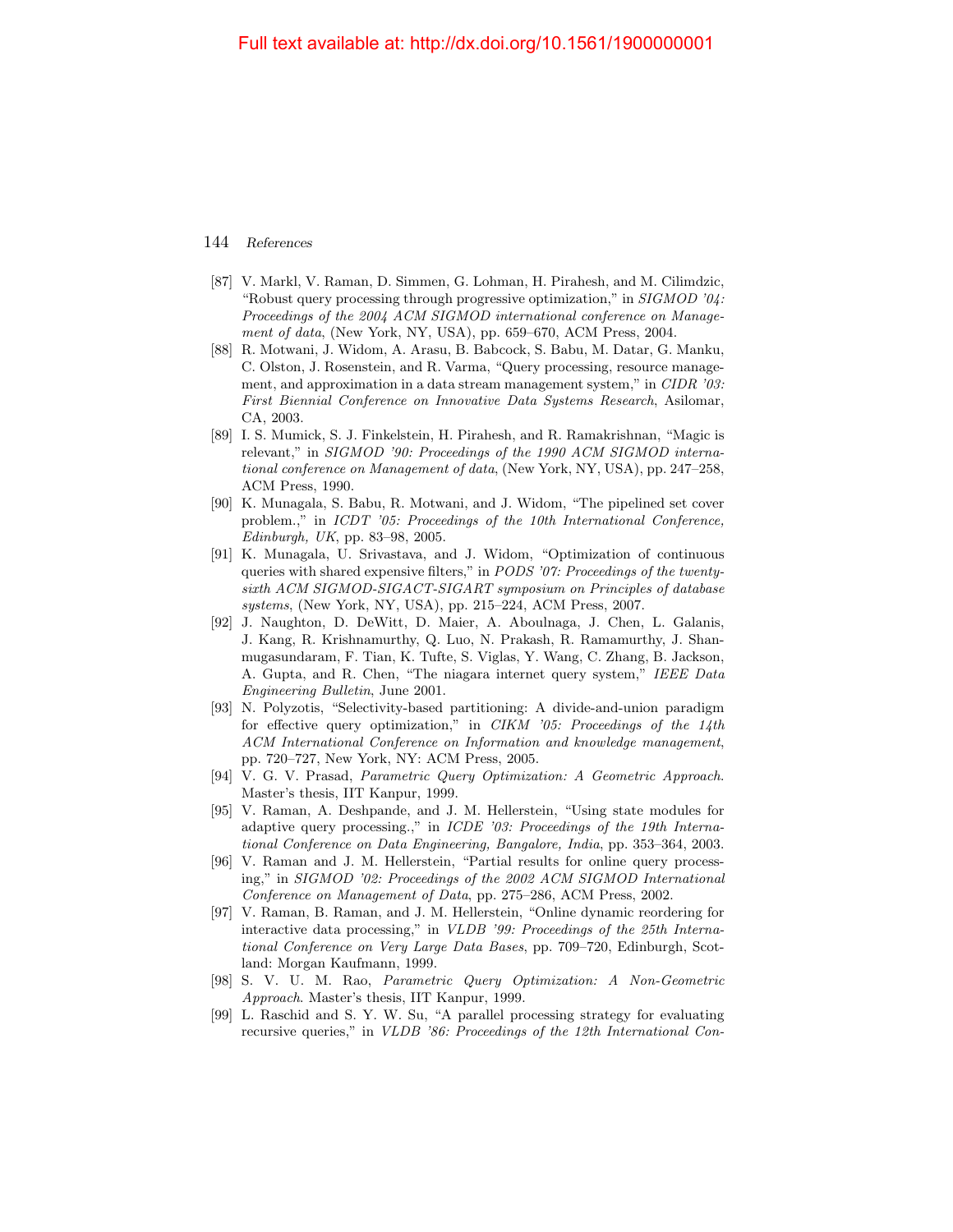ference on Very Large Data Bases, pp. 412–419, Morgan Kaufmann Publishers Inc., 1986.

- [100] P. Roy, S. Seshadri, S. Sudarshan, and S. Bhobe, "Efficient and extensible algorithms for multi query optimization," in SIGMOD '00: Proceedings of the 2000 ACM SIGMOD international conference on Management of data, (New York, NY, USA), pp. 249–260, ACM Press, 2000.
- <span id="page-24-2"></span>[101] E. A. Rundensteiner, L. Ding, T. M. Sutherland, Y. Zhu, B. Pielech, and N. Mehta, "CAPE: Continuous query engine with heterogeneous-grained adaptivity," in VLDB '04: Proceedings of the Thirtieth International Conference on Very Large Data Bases, Toronto, Canada, pp. 1353–1356, 2004.
- <span id="page-24-0"></span>[102] P. G. Selinger, M. M. Astrahan, D. D. Chamberlin, R. A. Lorie, and T. G. Price, "Access path selection in a relational database management system," in SIGMOD '79: Proceedings of the 1979 ACM SIGMOD International Conference on Management of Data, 1979.
- [103] T. K. Sellis, "Multiple-query optimization," ACM Trans. Database Syst., vol. 13, no. 1, pp. 23–52, 1988.
- [104] P. Seshadri, J. M. Hellerstein, H. Pirahesh, T. Y. C. Leung, R. Ramakrishnan, D. Srivastava, P. J. Stuckey, and S. Sudarshan, "Cost-based optimization for magic: Algebra and implementation," in SIGMOD '96: Proceedings of the 1996 ACM SIGMOD International Conference on Management of Data, pp. 435– 446, ACM Press, 1996.
- [105] P. Seshadri, H. Pirahesh, and T. Y. C. Leung, "Complex query decorrelation," in ICDE '96: Proceedings of the Twelfth International Conference on Data Engineering, New Orleans, LA, pp. 450–458, February 26–March 1 1996.
- [106] M. A. Shah, J. M. Hellerstein, and E. Brewer, "Highly available, fault-tolerant, parallel dataflows," in SIGMOD '04: Proceedings of the 2004 ACM SIGMOD international conference on Management of data, (New York, NY, USA), pp. 827–838, ACM Press, 2004.
- [107] J. Shanmugasundaram, K. Tufte, D. J. DeWitt, J. F. Naughton, and D. Maier, "Architecting a network query engine for producing partial results," in  $ACM$ SIGMOD Workshop on the Web (WebDB) 2000, Dallas, TX, pp. 17–22, 2000.
- [108] M. A. Shayman and E. Fernandez-Gaucherand, "Risk-sensitive decisiontheoretic diagnosis," IEEE Transactions on Automatic Control, vol. 46, pp. 1166–1171, 2001.
- [109] H. Simon and J. Kadane, "Optimal problem-solving search: All-or-none solutions," Artificial Intelligence, vol. 6, pp. 235–247, 1975.
- [110] U. Srivastava, K. Munagala, and J. Widom, "Operator placement for in-network stream query processing," in PODS '05: Proceedings of the Twenty-Fourth ACM SIGMOD-SIGACT-SIGART Symposium on Principles of Database Systems, pp. 250–258, 2005.
- [111] U. Srivastava, K. Munagala, J. Widom, and R. Motwani, "Query optimization over web services," in *VLDB '06: Proceedings of the 32nd international* conference on Very large data bases, pp. 355–366, VLDB Endowment, 2006.
- <span id="page-24-1"></span>[112] M. Stillger, G. Lohman, V. Markl, and M. Kandil, "LEO – DB2's LEarning Optimizer," in VLDB '01: Proceedings of 27th International Conference on Very Large Data Bases, Morgan Kaufmann, September 11–14 2001.